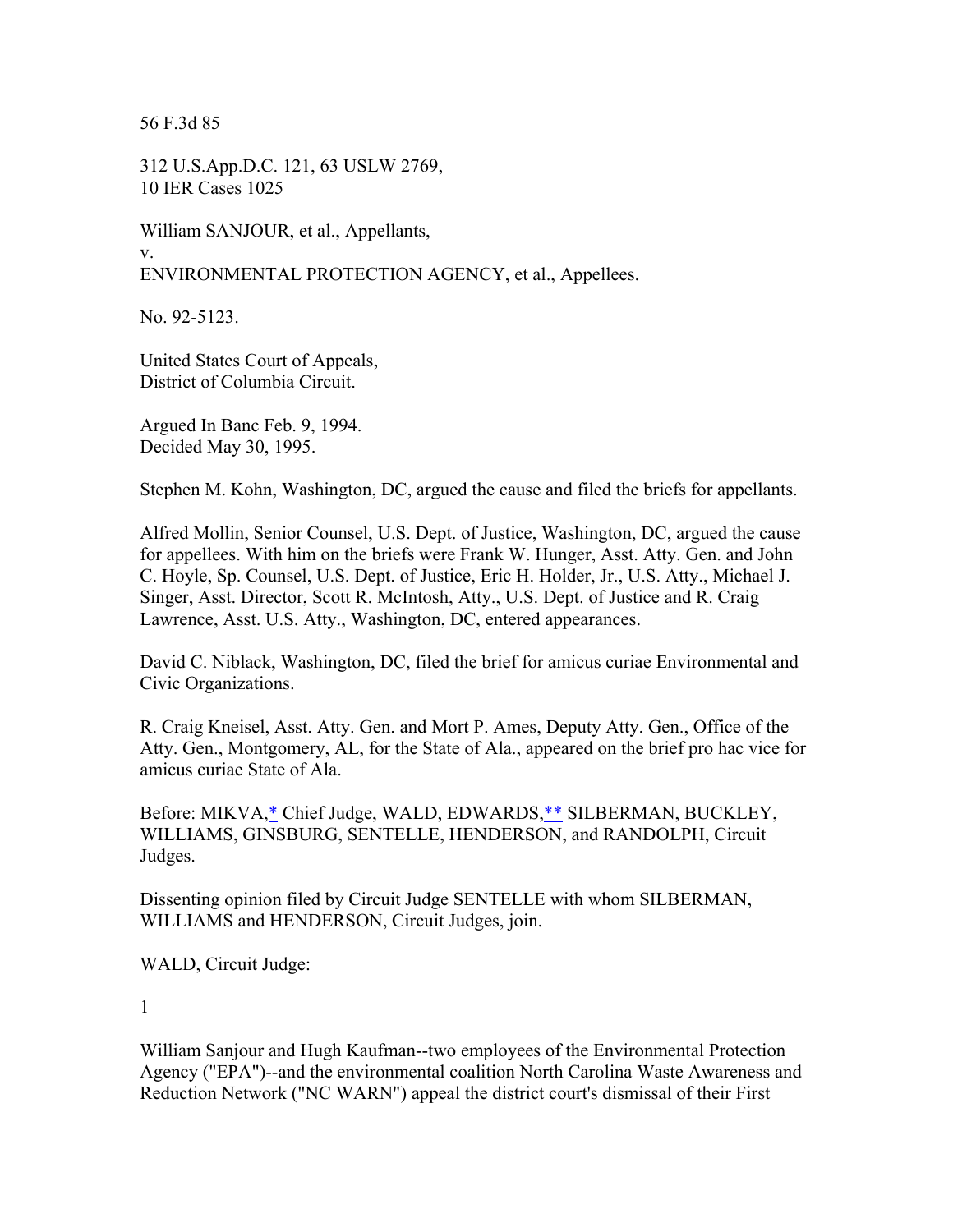Amendment challenge to regulations prohibiting EPA employees from receiving travel expense reimbursement from private sources for unofficial speaking or writing engagements concerning the subject matter of the employees' work, while permitting such compensation for officially authorized speech on the same issues. See Sanjour v. EPA, 786 F.Supp. 1033, 1036 (D.D.C.1992). A panel of this court affirmed the district court's ruling, see Sanjour v. EPA, 984 F.2d 434 (D.C.Cir.1993), but the full court subsequently vacated that decision and set the case for rehearing in banc. See Sanjour v. EPA, 997 F.2d 1584 (D.C.Cir.1993). On rehearing, we find that the government has failed to demonstrate that the interests of the employees and their potential audiences in the speech suppressed "are outweighed by that expression's necessary impact on the actual operation of the government." United States v. National Treasury Employees Union, --- U.S. ----, ----, 115 S.Ct. 1003, 1014, 130 L.Ed.2d 964 (1995) ("NTEU") (internal quotations and citation omitted). We therefore reverse the district court and hold the no-expenses regulations invalid.

## I. BACKGROUND

### A. Regulatory Background

### 2

Prior to 1991, when the first of the regulations at issue here was promulgated, employees of the federal executive could accept travel expense reimbursement except from a prohibited source, i.e., a person or group that had or sought business with, or was regulated by, the employee's agency. Exec. Order No. 11,222 (1965); see also Office of Gov't Ethics Mem. 84 X 5 at 3-4 (May 1, 1984), reprinted in Joint Appendix ("J.A.") at 41, 43-44. All payments other than for actual and necessary travel expenses were prohibited by the honoraria ban in Sec. 501(b) of the Ethics in Government Act of 1978 (codified at 5 U.S.C. app. Sec. 501 (1988  $&$  Supp. V)).1

## 3

In January 1991, the Office of Government Ethics ("OGE")--charged with establishing the "overall direction" of executive branch policy relating to conflicts of interest, id. at Sec. 402--promulgated a regulation containing an important additional restriction on travel expense reimbursement:

## 4

An employee is prohibited by the standards of conduct from receiving compensation, including travel expenses, for speaking or writing on subject matter that focuses specifically on his official duties or on the responsibilities, policies and programs of his employing agency.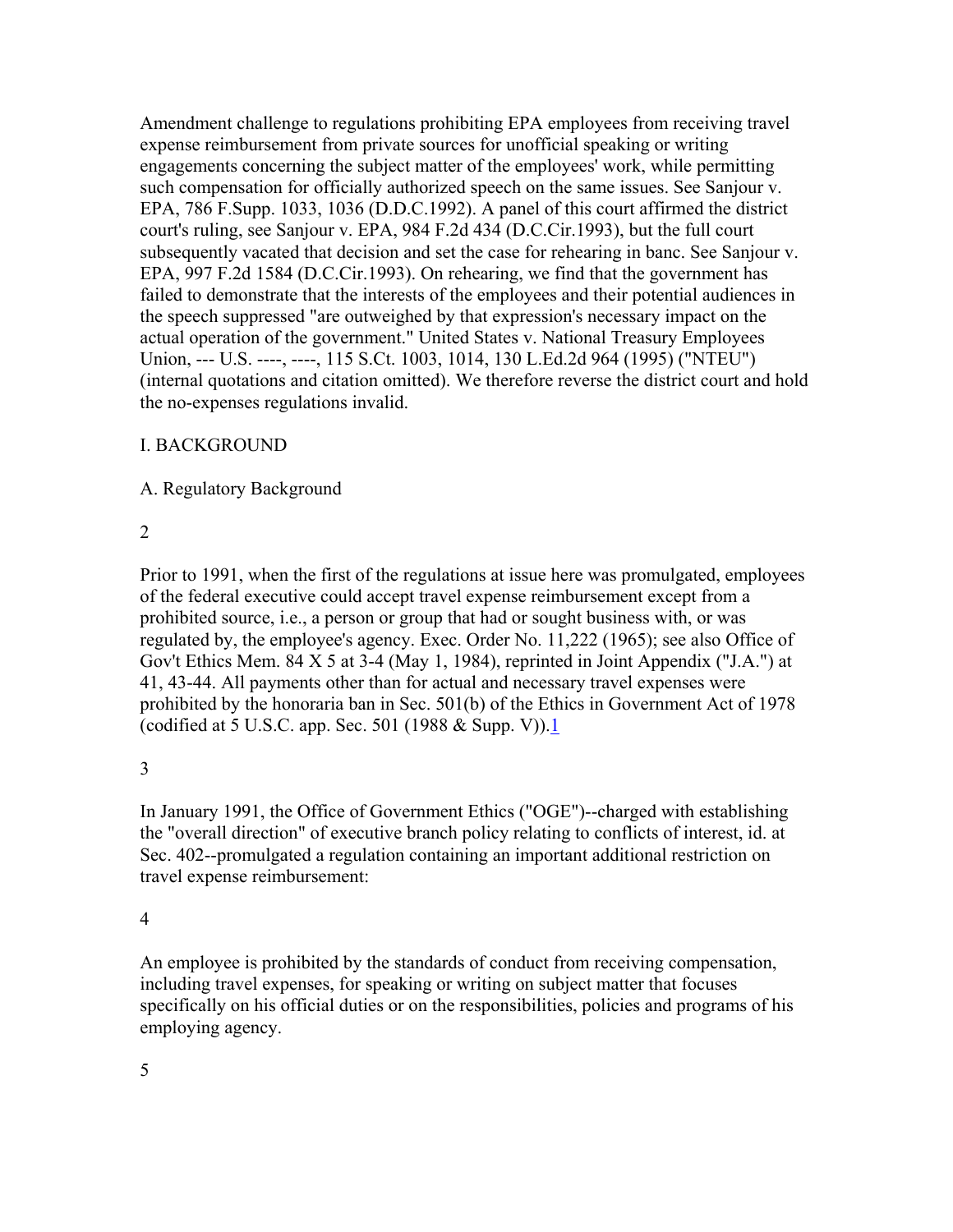56 Fed.Reg. 1721, 1724-25 (1991) (codified at 5 C.F.R. Sec. 2636.202(b) (1994)). Several months later, EPA distributed to its employees an advisory letter in which it interpreted the OGE regulation narrowly to prohibit expense reimbursement only for travel involving "non-official" appearances; employees could still receive expenses from private sources for speaking about their "official duties or [ ] EPA's responsibilities, policies and programs" so long as "the required prior approvals ... for official travel" were first obtained. EPA Ethics Advisory 91-1 at 3 (Apr. 2, 1991), reprinted in J.A. at 80, 82.

#### 6

In August 1992, after the district court's decision in this case but prior to argument before the appellate panel, the OGE elaborated its travel reimbursement policy in new, more comprehensive "standards of conduct" governing federal employee compensation. The new regulations on their face prohibit federal employees from "receiv[ing] compensation2 from any source other than the Government for teaching, speaking or writing that relates to the employee's official duties." 57 Fed.Reg. 35,006, 35,063 (1992) (codified at 5 C.F.R. Sec. 2635.807(a) (1994)).3

#### 7

The OGE ethics provisions must, however, be read together with regulations of the General Services Administration ("GSA"), promulgated under the authority of Sec. 302 of the Ethics Reform Act of 1989, Pub.L. No. 101-194, 103 Stat. 1716, 1745-47 (codified as amended at 31 U.S.C. Sec. 1353).4 These latter regulations permit an agency to "accept payment from a non-Federal source (or authorize an employee to receive such payment on its behalf) with respect to attendance of an employee at a meeting or similar function which the employee has been authorized to attend in an official capacity on behalf of the employing agency." 41 C.F.R. Sec. 304-1.3(a) (1994). They vest broad authority in agency officials to determine when an employee should be "authorized" to participate in a particular meeting, subject to the limitation that the authorizing agency official determine that granting approval "under the circumstances would [not] cause a person with knowledge of all the facts ... to question the integrity of agency programs or operations." Id. at Secs. 305-1.3, 1.5. Absent such a taint, an "authorized" employee may accept travel and accommodation reimbursement in excess of otherwise applicable per diem rates for government-funded travel. Id. at Secs. 304-1.3(d), 1.6, 1.7.5 The current OGE and GSA regulations thus harmonize with the EPA's interpretation of the OGE regulation originally challenged by appellants; the regulatory scheme as a whole allows employees to receive travel and accommodation reimbursement for "official"--or "authorized"--engagements, but not for activities the agency does not approve.

#### B. Factual Background

8

William Sanjour and Hugh Kaufman are EPA employees who, since the late 1970s, have traveled throughout the United States in an unofficial capacity giving speeches that are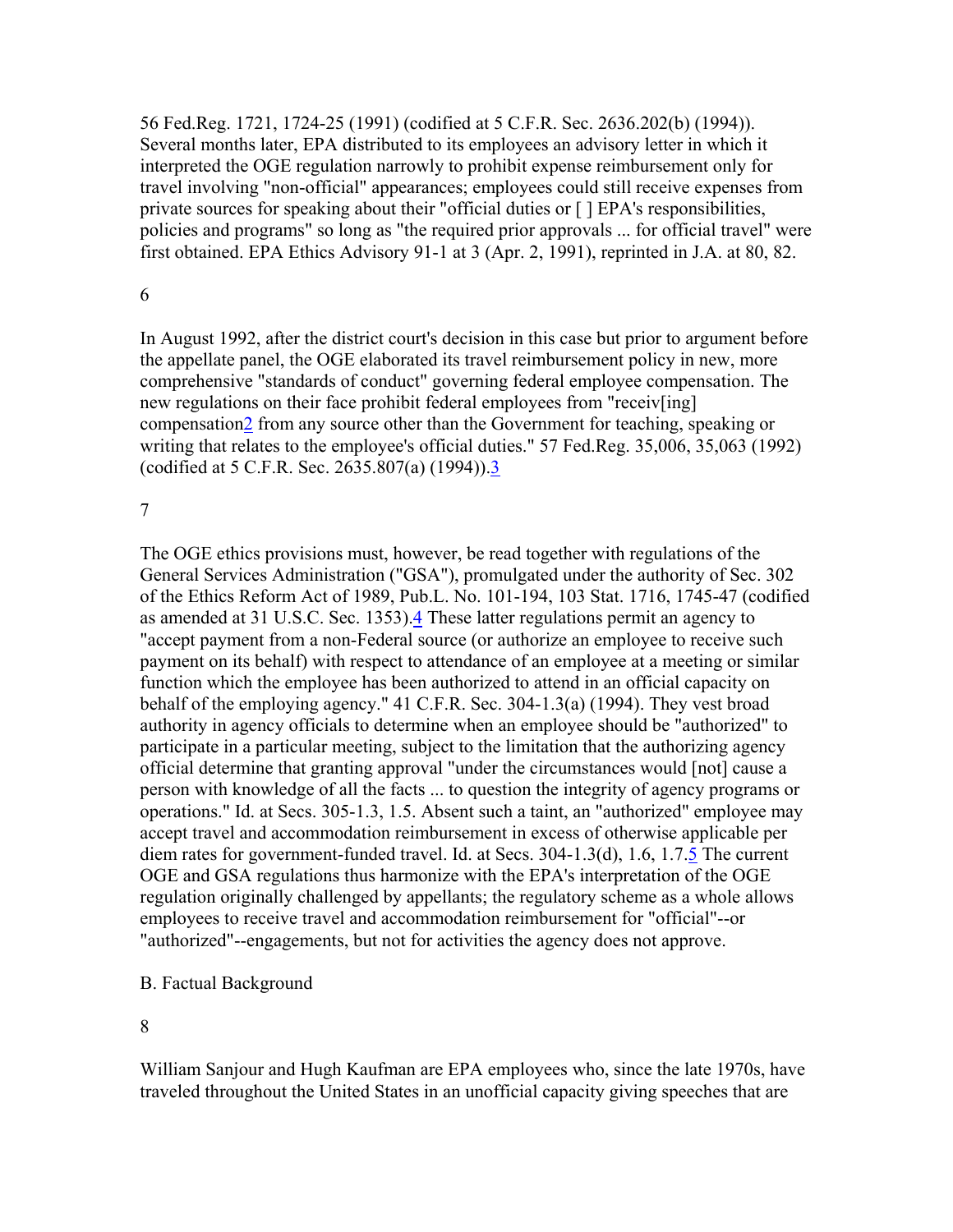often critical of EPA policies. They conduct these activities on their own time and depend on travel expense reimbursement from private sources to defray the costs of their speaking engagements.

### 9

In late 1991, Sanjour and Kaufman received an invitation from NC WARN to speak in their unofficial capacities at a public hearing concerning a plan to build a commercial hazardous waste incinerator in Northhampton County, North Carolina. Since the ethics regulations in effect at the time prevented the two from receiving compensation for their necessary travel expenses, they were forced to turn down the speaking engagement. NC WARN subsequently cancelled the event.

### C. Procedural Background

### 10

In October 1991, Sanjour filed a seven-count complaint in district court against the EPA, its Administrator, and other individual defendants, which was later amended to add Kaufman and NC WARN as plaintiffs and the OGE and its director as defendants. Counts I, III, IV, and V of the amended complaint alleged violations of the First Amendment. Counts II and VII advanced statutory causes of action. Finally, Count VI pled a claim of "selective enforcement and selective prosecution of the plaintiffs in violation of the laws and constitution of the United States."

#### 11

On defendants' motion for summary judgment, the district court dismissed Counts I-V and VII. The court did not consider plaintiffs' First Amendment challenges count-bycount, but rather construed their pleading to mount a single attack under the balancing test "originally enunciated in Pickering v. Board of Educ., 391 U.S. 563, 88 S.Ct. 1731, 20 L.Ed.2d 811 (1968)." Sanjour v. EPA, 786 F.Supp. 1033, 1036 (D.D.C.1992). The court did not say whether plaintiffs' challenge, so construed, was "facial" or "as applied," but concluded that "the challenged regulation withstands constitutional attack" because "it is narrowly tailored to meet a legitimate government objective and is not designed to limit First Amendment freedoms." Id. at 1037.

## 12

The court denied summary judgment on plaintiffs' selective prosecution claim--Count VI- -on the ground that it "raise[d] disputed questions of material fact." Id. at 1041 n. 15. The court did not specify the precise facts at issue, but since a claim for selective enforcement depends on the government either "sing[ling] out [a party] from others similarly situated" or pursuing an individual out of "improper[ ] motivat[ion]," see Juluke v. Hodel, 811 F.2d 1553, 1561 (D.C.Cir.1987), further inquiry into the government's actual motivation and its treatment of similarly situated individuals was presumably required.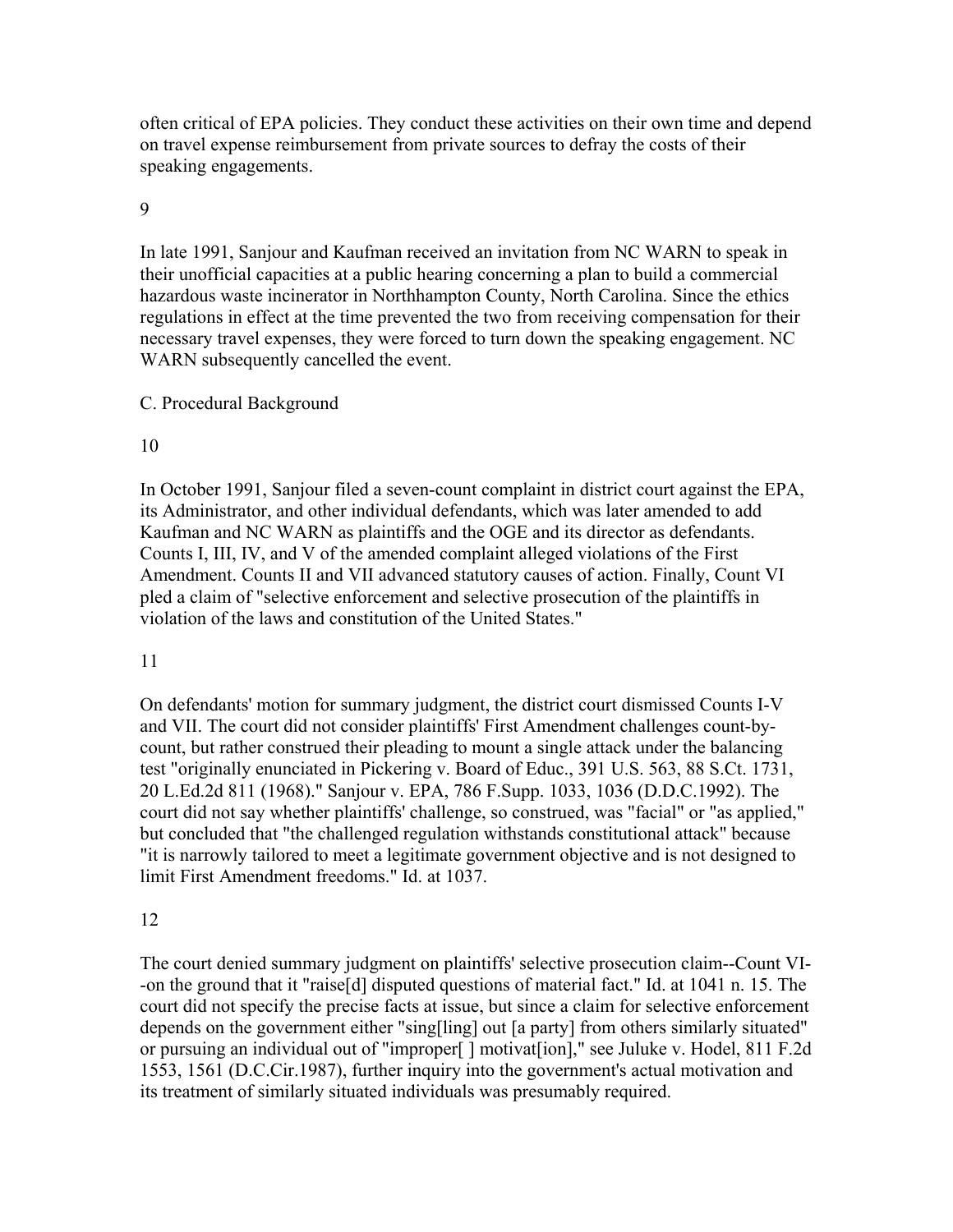On plaintiffs' appeal of the district court's disposition of their First Amendment challenge, a panel of this court affirmed. Sanjour v. EPA, 984 F.2d 434 (D.C.Cir.1993). The full court vacated that decision and granted rehearing in banc. Sanjour v. EPA, 997 F.2d 1584  $(D.C.Cir.1993).6$ 

#### II. DISCUSSION

A. The Regulations at Issue

#### 14

As a threshold question, we must decide precisely which regulations are under review. The new OGE regulations, including 5 C.F.R. Sec. 2635.807(a), were not promulgated until after appellants initiated this suit, and indeed not until after the district court's entry of summary judgment. Therefore, the district court's review of appellants' constitutional challenge focused on the earlier OGE regulation--5 C.F.R. Sec. 2636.202(b)--and the EPA Ethics Advisory.

#### 15

When reviewing a denial of prospective relief in the form of an injunction or declaratory judgment, however, "[w]e must review the judgment of the [d]istrict [c]ourt in light of [the] law as it now stands, not as it stood when judgment below was entered." Diffenderfer v. Central Baptist Church, 404 U.S. 412, 414, 92 S.Ct. 574, 575, 30 L.Ed.2d 567 (1972). Of course, in the present case, any such distinction is not consequential since--as we explain supra at 3-6--OGE's promulgation of Sec. 2635.807(a) only elaborated the travel reimbursement policy enunciated in the earlier regulations; it was not intended to effect substantive change.7 Today, both Secs. 2636.202(b) and 2635.807(b) remain in effect and together with the GSA regulations perpetuate the exact same distinction originally challenged by appellants under Sec. 2636.202(b) and the EPA Ethics Advisory--employees may receive travel and accommodation reimbursement for "official" or "authorized" speaking, writing, or teaching engagements, but not for activities the agency does not pre-approve. We therefore consider the constitutionality of this scheme as implemented by both Secs. 2635.202(b) and 2635.807(a) (collectively "the regulations").

B. The Applicable Standard: Pickering/NTEU

16

Individuals do not automatically relinquish their rights under the First Amendment by accepting government employment. See, e.g., Keyishian v. Board of Regents, 385 U.S. 589, 605-06, 87 S.Ct. 675, 684-85, 17 L.Ed.2d 629 (1967). At the same time, however, the Supreme Court has recognized that "Congress may impose restraints on the job-

#### 13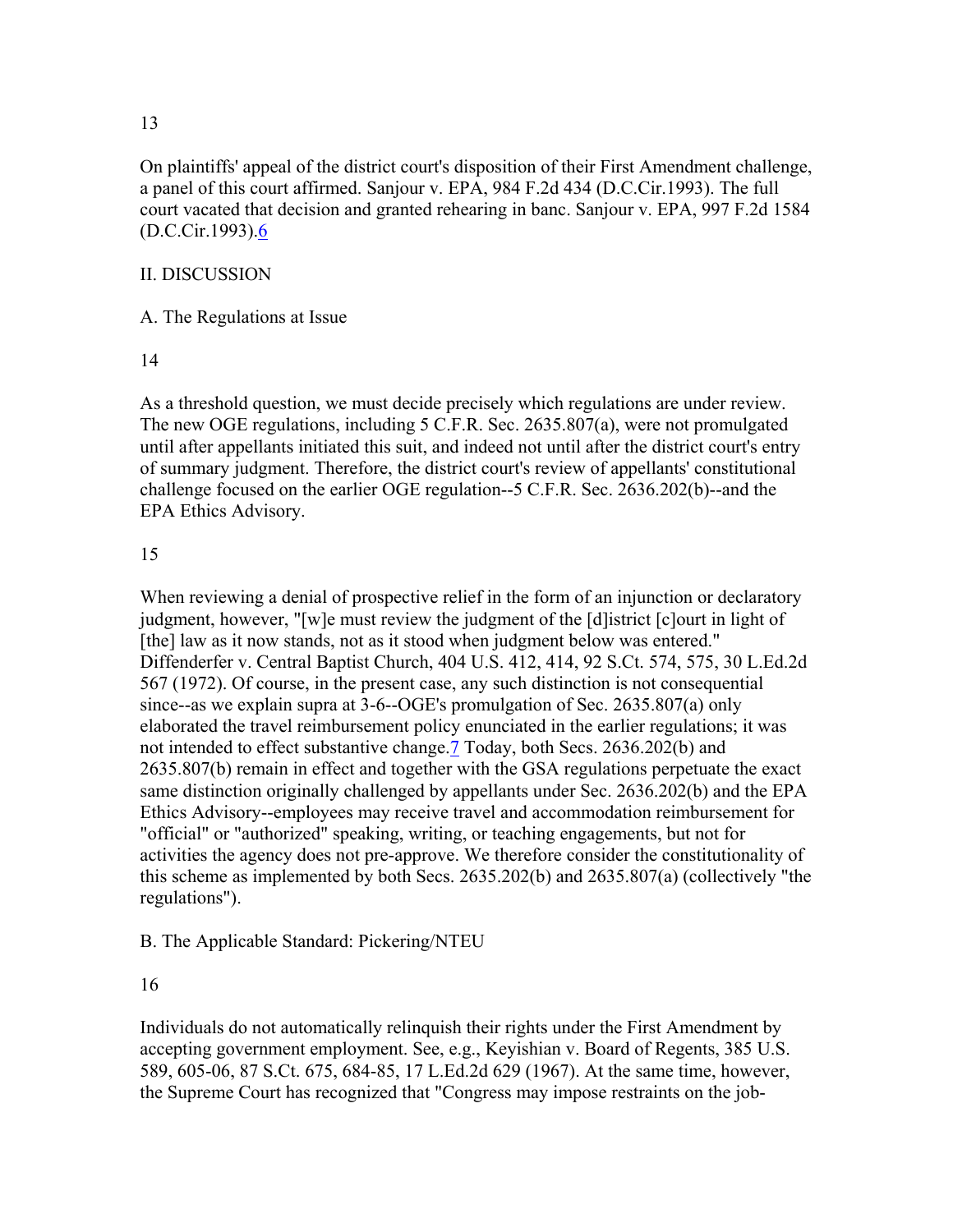related speech of public employees that would be plainly unconstitutional if applied to the public at large." NTEU, --- U.S. at ----, 115 S.Ct. at 1012. Therefore, to determine the validity of a restraint on the speech of government employees, a court must "arrive at a balance between the interests of the [employee], as a citizen, in commenting upon matters of public concern and the interest of the State, as an employer, in promoting the efficiency of the public services it performs through its employees." Pickering v. Board of Education, 391 U.S. 563, 568, 88 S.Ct. 1731, 1734-35, 20 L.Ed.2d 811 (1968).

### 17

Embedded in the Pickering test is the condition that to qualify for its protection, government employee speech must involve "matters of public concern." See Connick v. Myers, 461 U.S. 138, 146, 103 S.Ct. 1684, 1689-90, 75 L.Ed.2d 708 (1983). The government concedes that the speech at issue here satisfies this prerequisite. We think this concession a necessary one. The challenged regulations clearly prevent Sanjour, Kaufman and other executive branch employees from addressing current government policies, perhaps the paradigmatic "matter[ ] of public concern."

## 18

That the Pickering balancing test applies in this case is thus eminently clear; the manner of its application, however, is somewhat less so. Pickering and most of its Supreme Court progeny involved disciplinary actions taken against individual employees; the Court weighed the impact of the speech giving rise to the action on that employee's performance of her public responsibilities. Cf. Rankin v. McPherson, 483 U.S. 378, 107 S.Ct. 2891, 97 L.Ed.2d 315 (1987); Connick v. Myers, 461 U.S. 138, 103 S.Ct. 1684, 75 L.Ed.2d 708 (1983). Sanjour, in contrast, involves regulations proscribing a broad category of speech by a large number of potential speakers.

## 19

Fortunately, the Supreme Court's recent decision in NTEU offers useful guidance on how to apply Pickering in such a case. NTEU involved a challenge by two unions and several career civil servants to Sec. 501(b) of the Ethics in Government Act, 5 U.S.C. app. Sec. 501(b) (1988), which prevented "officer[s] or employee[s]" of the federal government from "receiv[ing] any honorarium." The Court observed that the statute represented a "wholesale deterrent to a broad category of expression by a massive number of potential speakers," and therefore "[gave] rise to far more serious concerns than could any single supervisory decision." NTEU, --- U.S. at ----, 115 S.Ct. at 1014. It concluded that

## 20

the government's burden is greater with respect to this statutory restriction on expression than with respect to an isolated disciplinary action. The government must show that the interests of both potential audiences and a vast group of present and future employees in a broad range of present and future expression are outweighed by that expression's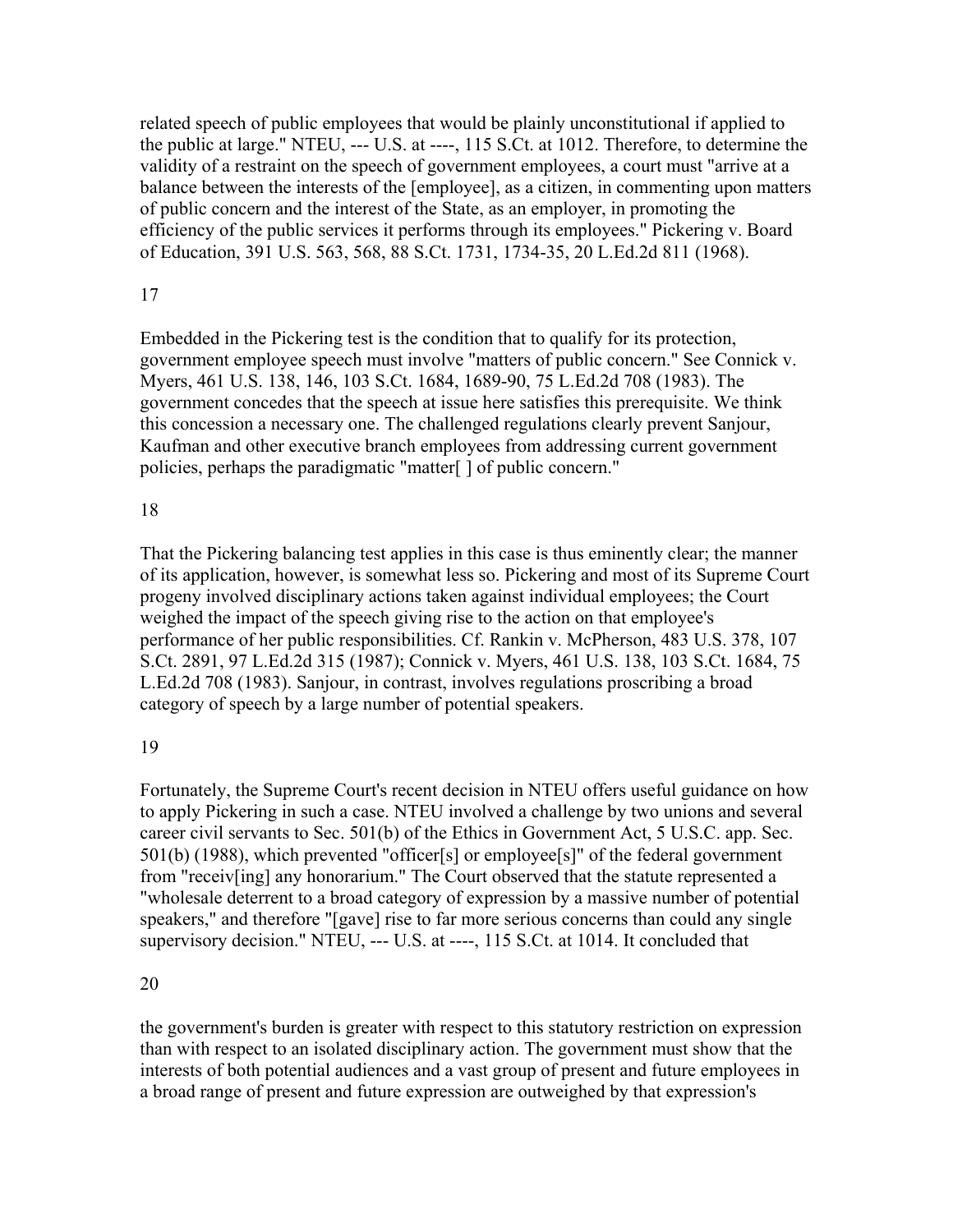"necessary impact on the actual operation" of the government. Pickering, 391 U.S. at 571, 88 S.Ct. at 1736.

21

NTEU, --- U.S. at ----, 115 S.Ct. at 1014. This, then--the Pickering/NTEU test--is the standard we apply in this case.

C. The Nature of Appellants' Challenge

22

Before turning to that application, however, another preliminary matter requires attention--the nature of appellants' First Amendment challenge to the regulations. The panel majority ascribed critical significance to its view that only a "facial" attack on the regulations is before us, and that an "as-applied" challenge awaits the attention of the district court below. See Sanjour, 984 F.2d at 437. We think this assertion is not supported by the record, and in any event the distinction is largely irrelevant in the context of the Pickering/ NTEU analysis.8

## 23

First, the notion that the district court ruled only on a "facial" challenge while allowing appellants to proceed on an "as-applied" theory is incorrect. While neither the word "facial" nor the term "as applied" appears anywhere in the district court's opinion--see Sanjour, 786 F.Supp. at 1034-41--that court clearly purported to dispose of the entirety of appellants' First Amendment challenge. It broadly held that "the challenged regulation ... does not violate the plaintiffs' First Amendment rights," id. at 1038, and dismissed Counts I and III-V of the Complaint, the only counts alleging First Amendment violations.9 We cannot but conclude that the whole of appellants' First Amendment challenge--however characterized--is now before us on appeal.

## 24

More important, however, we doubt the centrality of the "facial"/"as-applied" distinction in the Pickering/ NTEU context. Indeed, in NTEU itself the Court did not categorize the employees' challenge as either "facial" or "as applied." This was not an oversight; the fact is that the test enunciated in NTEU for determining the constitutionality of a statute or regulation restricting government employee speech requires the reviewing court to consider whether the "interests of both potential audiences and a vast group of present and future employees in a broad range of present and future expression are outweighed by that expression's necessary impact on the actual operation of the government." NTEU, --- U.S. at ----, 115 S.Ct. at 1014 (internal quotations and citation omitted). Because this same test--which requires the court to go beyond the facts of the particular case before it- -presumably applies to both "facial" and "as-applied" challenges, the distinction between the two is largely elided.10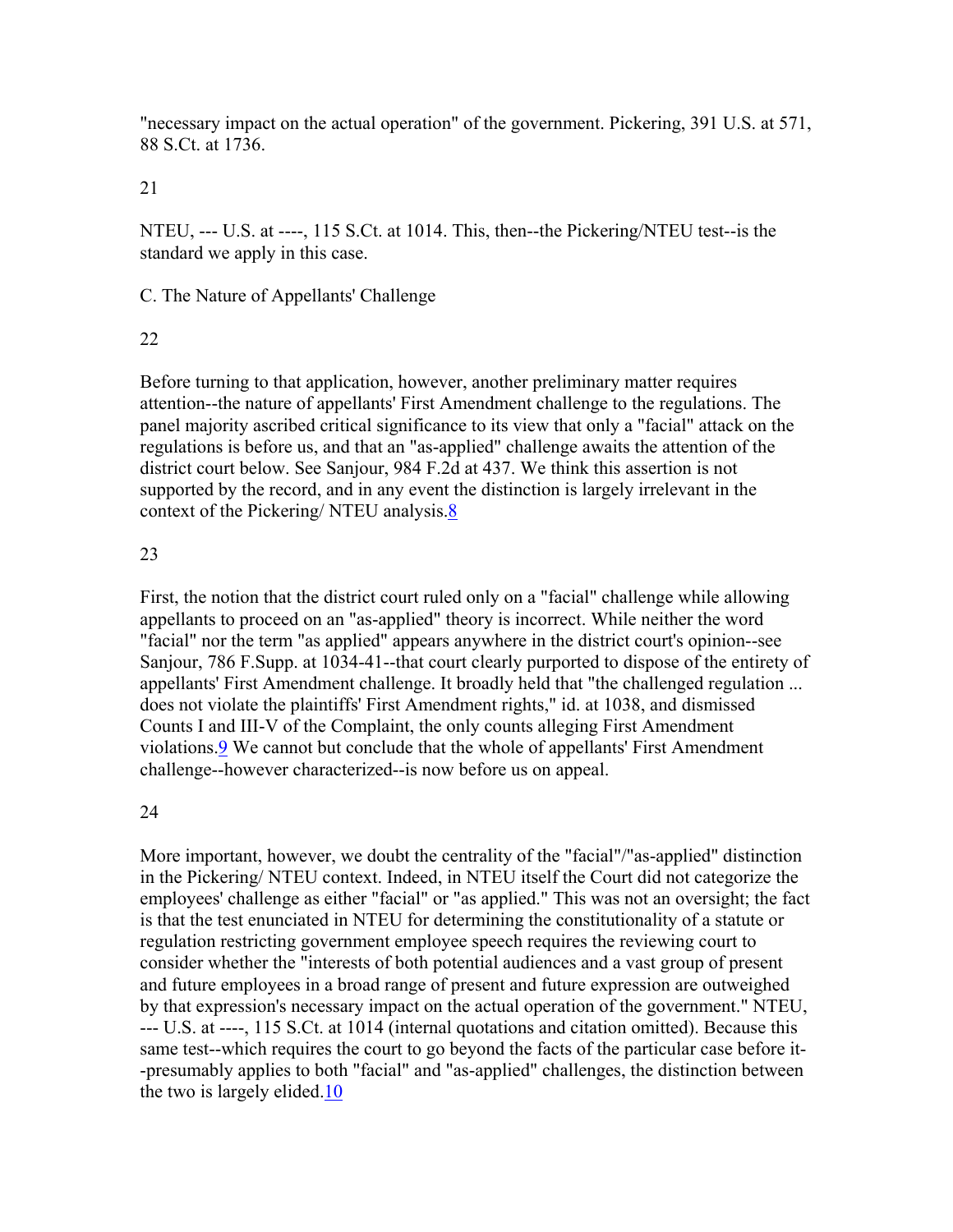## 25

In this regard, the present case resembles Edenfield v. Fane, --- U.S. ----, 113 S.Ct. 1792, 123 L.Ed.2d 543 (1993). Fane challenged a Florida Board of Accountancy rule prohibiting direct, personal solicitation of business clients. The relevant First Amendment test, developed in Central Hudson Gas & Electric Corp. v. Public Service Comm'n of New York, 447 U.S. 557, 100 S.Ct. 2343, 65 L.Ed.2d 341 (1980), required the Court to determine whether the challenged regulation advanced substantial state interests in a direct and material way, and if so to consider whether the burden on speech was reasonably proportioned to the state interests served. Thus the Court was essentially called upon to balance the state's interest in suppressing a category of expression against the citizenry's interest in that speech, the same balance we must strike in Sanjour. Fane's challenge, the Court has since observed, was an "as applied challenge to a broad category of commercial solicitation"; the Court "did not suggest that Fane could challenge the regulation on commercial speech as applied only to himself or his own acts of solicitation," United States v. Edge Broadcasting Co., --- U.S. ----, ----, 113 S.Ct. 2696, 2706, 125 L.Ed.2d 345 (1993), but rather weighed the interests of individuals in Fane's position generally against the government's interest in suppressing the relevant category of speech.

## 26

The most accurate characterization of appellants' challenge may therefore be--following Fane--that it is an "as applied challenge to a broad category of [non-official employee speech]." Nevertheless, while analyzing this broad category of speech requires that we look beyond the particular facts of the appellants' case, we cannot go so far as to include every possible application of the challenged scheme. As the Supreme Court noted in NTEU, the balancing of interests relevant to senior executive officials might "present[ ] a different constitutional question than the one we decide today." --- U.S. at ----, 115 S.Ct. at 1018. We therefore express no view on whether the challenged regulations may be applied to senior executive employees.

D. Applying Pickering/NTEU

## 27

We begin our substantive discussion of the regulations by briefly enunciating the interests on either side of the Pickering/ NTEU balance. We then examine several attributes of the regulations that we think must inform our evaluation of the weight to be assigned the competing interests.

## 28

1. Interests of the Employees and the Public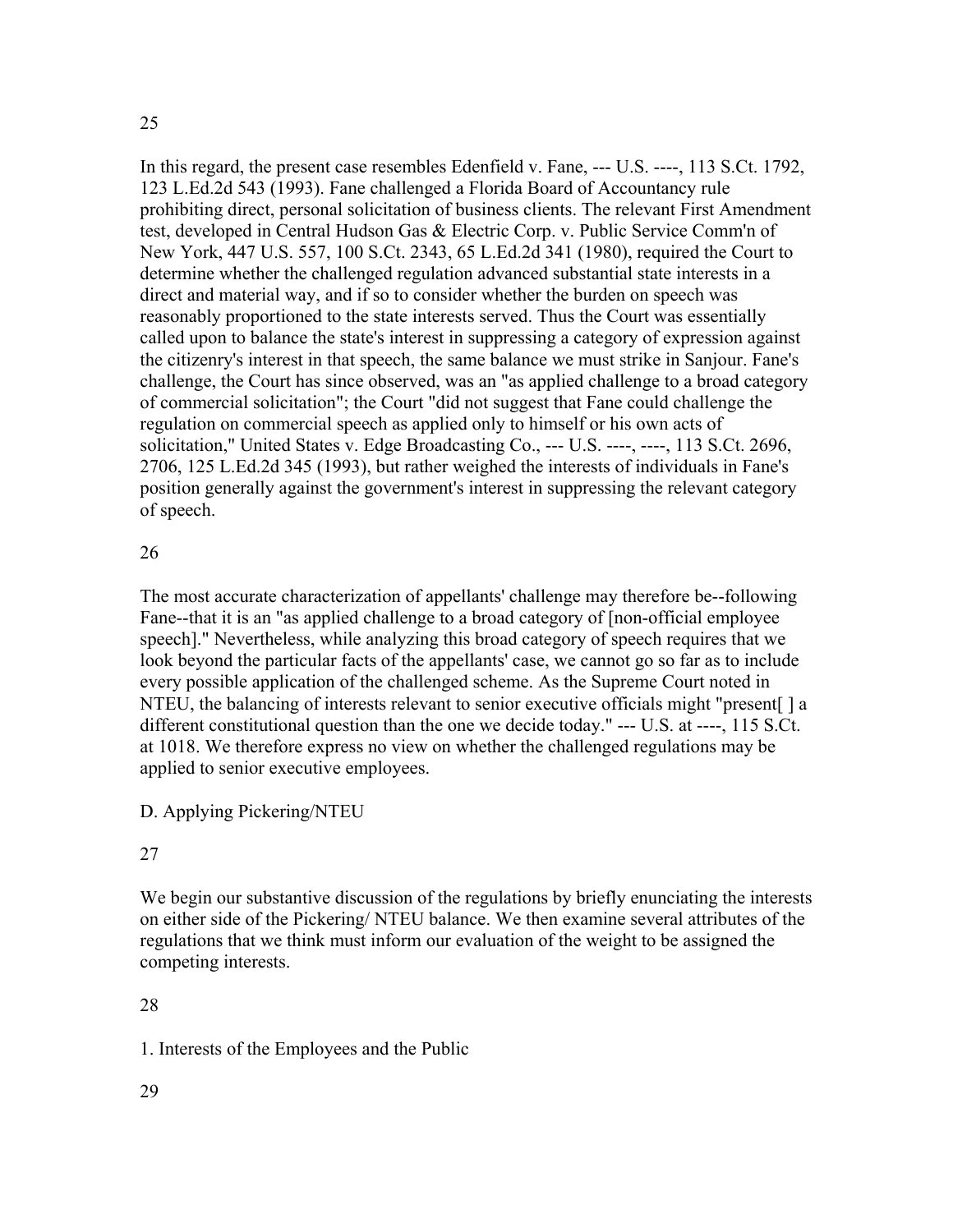We have already noted the nature of the employees' interest in this challenge; their interest lies in receiving reimbursement for travel expenses necessary to make "teaching, speaking or writing" appearances on matters that "relate | | to the [their] official duties." See 5 C.F.R. Sec. 2635.807(a). The government concedes that the speech at issue touches on "matters of public concern," thus satisfying the threshold requirement for protection under Pickering.

## 30

The government contends, however, that because the regulations do not "ban" speech concerning employees' "official duties," but only remove an incentive to speak on these matters, the regulations impose only a "moderate" burden on appellants and others similarly situated. This argument was also made in NTEU, where the Supreme Court rejected it:

## 31

[The honoraria ban's] prohibition on compensation unquestionably imposes a significant burden on expressive activity.... Publishers compensate authors because compensation provides a significant incentive toward more expression. By denying respondents that incentive, the honoraria ban induces them to curtail their expression if they wish to continue working for the government.

## 32

NTEU, --- U.S. at ----, 115 S.Ct. at 1014 (citations omitted).

## 33

Of course, the burden described by the Court in NTEU is far greater in the present case. As Judge Sentelle wrote in his dissent from the decision of the NTEU panel:

## 34

[T]he [honoraria] ban imposes significantly less of a burden on appellees' First Amendment rights than did the [regulations] upheld [by the panel] in Sanjour. Unlike the [Sanjour regulations], the ban allows employees to recover all of the costs they necessarily incur in expressive activity. The ban only prevents employees from profiting from their outside activities.

## 35

National Treasury Employees Union v. United States, 990 F.2d 1271, 1286 (D.C.Cir.1993) (emphasis in original). By denying government employees the ability to recover even necessary travel expenses, the regulations here represent a greater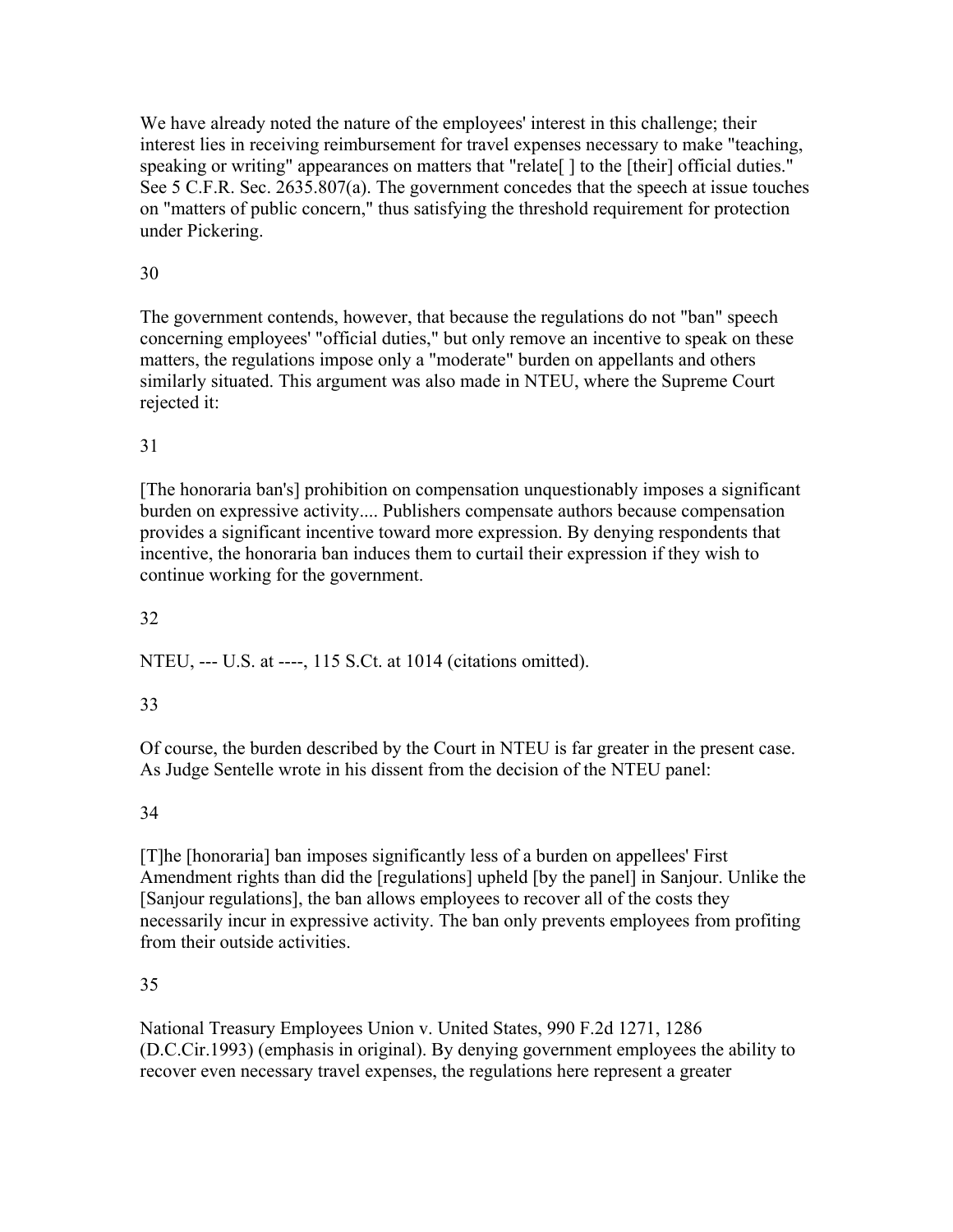impediment to their attempts to publicize their views than did the honoraria ban struck down by the Court in NTEU, which did not affect such expenses at all.11

#### 36

Under NTEU, we must weigh on the employees' side of the balance not only the interests of "present and future employees" in a broad range of inhibited "present and future expression," but also the interests of their "potential audiences"--such as NC WARN--in receiving the speech suppressed. NTEU, --- U.S. at ----, 115 S.Ct. at 1014. This interest is manifestly great; as numerous courts and commentators have observed, government employees are in a position to offer the public unique insights into the workings of government generally and their areas of specialization in particular. See, e.g., Pieczynski v. Duffy, 875 F.2d 1331 (7th Cir.1989) ("[P]ublic employees have valuable insights and information about the operation of the government to convey.);" Developments in the Law--Public Employment, 97 HARV.L.REV. 1611, 1768 (1984) ("[P]ublic employees, by virtue of their expertise and experience, are often among the citizens who are best informed ... and [ ] their opinions are thus especially valuable to the public."). Depriving NC WARN and the general populace of government employees' novel and valuable perspective would therefore require a serious and carefully considered justification.

#### 2. The Government's Interest

#### 37

During the course of this litigation, the EPA has advanced two interests that it claims the challenged regulatory scheme advances. Before the district court and the appellate panel, appellees urged primarily that the regulations represent an attempt to "protect against the appearance of impropriety in the actions of their employees." See, e.g., Sanjour, 786 F.Supp. at 1037. The nub of this claim was that when a government employee accepts travel expense reimbursement from a private party the employee may, to the general public, appear beholden to the private interest and prone to provide illicit regulatory "favors" in return.

#### 38

Indeed, some such arrangements certainly could evoke the specter of partiality on the part of government employees. The danger in these transactions bears no relation, however, to the distinction between "official" and "unofficial" employee speech--the line drawn by the challenged regulatory scheme--but rather derives from the private source's interest in the future actions of the employee's agency. Provided that the reimbursing party has an interest in the actions of the reimbursed employee, the appearance of impropriety is the same regardless of the agency's approval or disapproval of the "reimbursement." Because the government cannot single out speech for restriction on the basis of a criterion bearing "no relation [ ] to the particular interest[ ] ... asserted," City of Cincinnati v. Discovery Network, --- U.S. ----, ----, 113 S.Ct. 1505, 1514, 123 L.Ed.2d 99 (1993), the EPA's abandonment of this justification before the in banc court was judicious.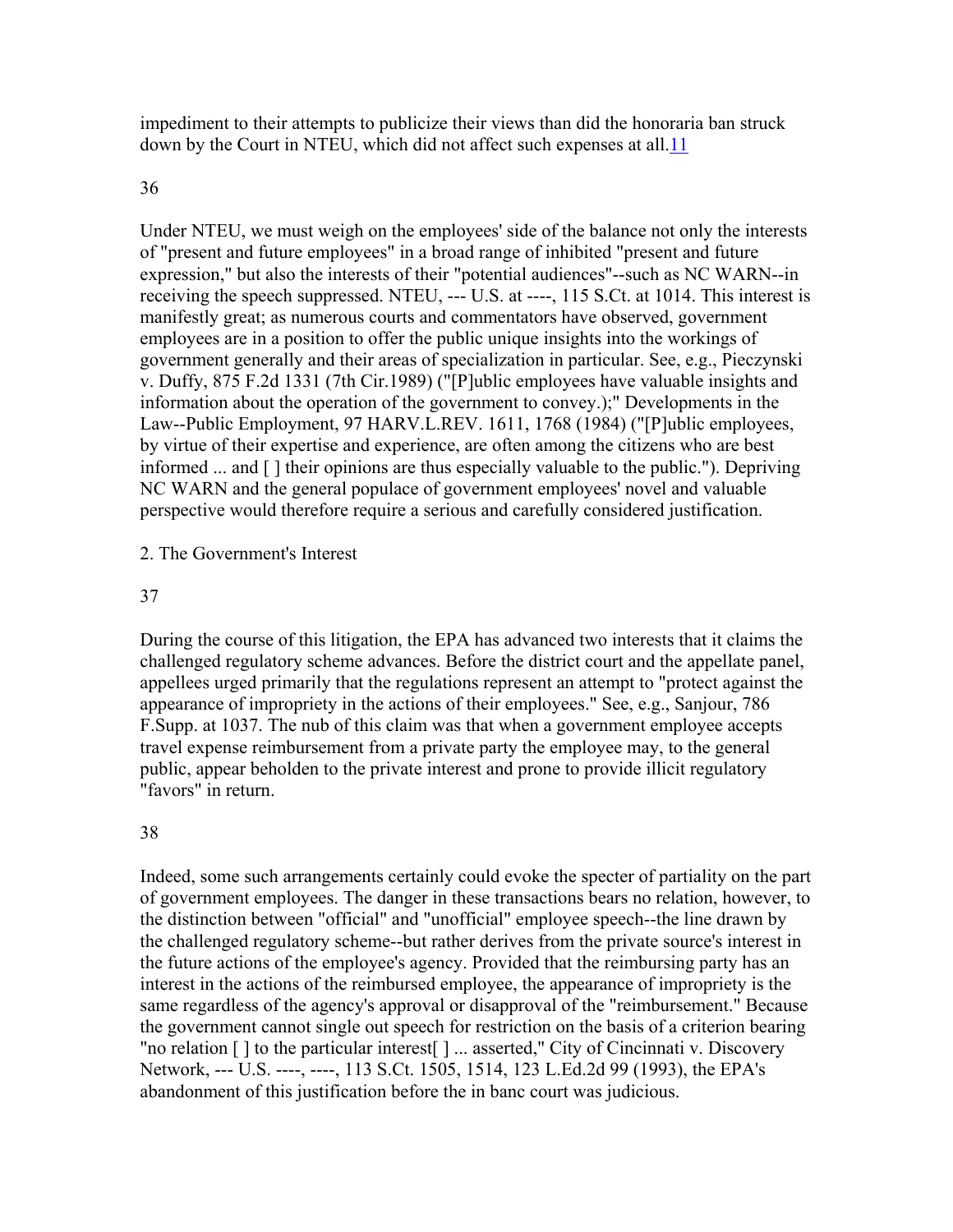The government now argues that "[t]he relevant governmental interest is the threat to the integrity of the government occasioned by employees using their public office for private gain." Appellees' Brief at 24 (emphasis in original). The current core evil to be averted thus lies in government employees "selling" their labor twice--once to the government as employer, and once, in the form of speech about their employment, to private parties willing to provide travel reimbursement in return. The government argues that even when there is no reason to suspect the private donor is attempting to curry favor with the reimbursed employee, the employee's acceptance of benefits from a private source is inappropriate in itself, and may cause the public to lose faith in the single-minded dedication of government employees to the public interest. Cf. ROBERT G. VAUGHN, CONFLICT-OF-INTEREST REGULATION IN THE FEDERAL EXECUTIVE BRANCH 37 (1979) ("[P]ractices that enrich government employees beyond their appropriate compensation solely because of their status as government employees undermine public faith and confidence."). The government contends that the regulations are designed to prevent this sort of "dual compensation."

3. Underinclusiveness of the Regulations

#### 40

Several features of the regulations cast serious doubt on the government's submission that the potential for "dual compensation" so menaces the "actual operation of the government," NTEU, --- U.S. at ----, 115 S.Ct. at 1014, as to render the regulations' significant restriction of employee speech an acceptable response. Foremost is the obvious lack of "fit" between the government's purported interest and the sweep of its restrictions. There is a patent incongruity between the two that features both an "underinclusive" and an "overinclusive" component.

#### 41

The regulations' underinclusiveness is their most troubling feature. As we have explained, see supra at 88-89, the challenged regulatory scheme permits government employees to receive reimbursement for luxurious travel and accommodations so long as the agency approves their activities. But the benefit accruing to an employee from a week relaxing in four-star hotels and regaling on five-course feasts at the expense of a private party is in no way diminished by first obtaining agency approval. Because the government has thus not even attempted to regulate a broad category of behavior--reimbursement for "official" employee appearances--giving rise to precisely the harm that supposedly motivated it to adopt the regulations, we have trouble taking the government's avowed interest to heart. Cf. Discovery Network, --- U.S. at ----, 113 S.Ct. at 1514 (holding a ban on commercial but not noncommercial newsracks an "impermissible means of responding to the city's admittedly legitimate interest" in safety and esthetics of its streets); Florida Star v. B.J.F., 491 U.S. 524, 540, 109 S.Ct. 2603, 2612, 105 L.Ed.2d 443 (1989) (professing "serious doubts about whether [the government] is, in fact, serving ... the significant interests

39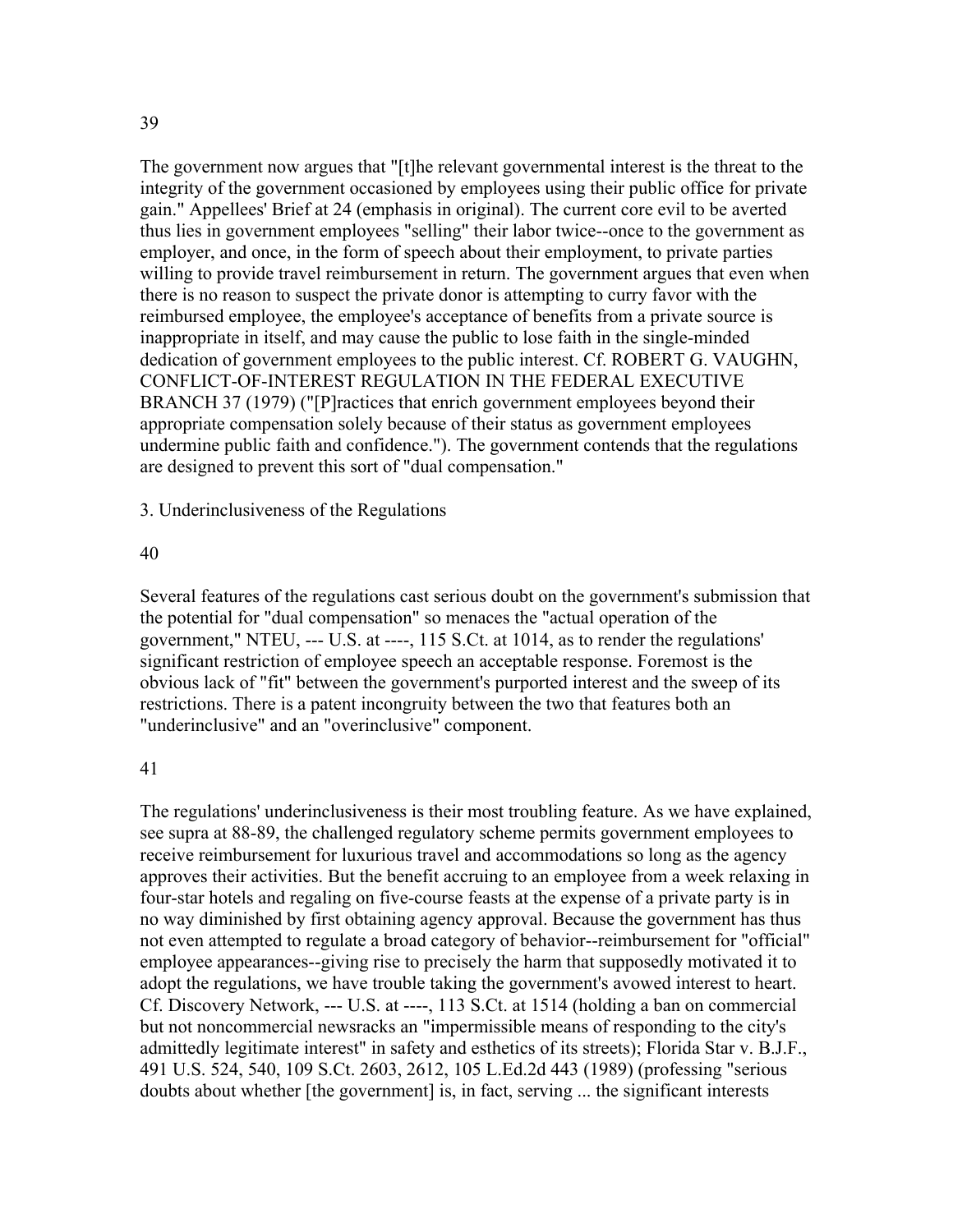which  $[it]$  invoke $[d]$ " where it had failed to regulate a substantial part of the activity giving rise to the alleged harm); Smith v. Daily Mail Publishing Co., 443 U.S. 97, 104- 05, 99 S.Ct. 2667, 2671-72, 61 L.Ed.2d 399 (1979) (striking down a statute prohibiting dissemination of juvenile defendants' names because, inter alia, the law did not regulate electronic media and therefore could not accomplish its stated purpose).

## 42

The government responds to this charge of underinclusiveness by arguing that the official/unofficial distinction serves the critical purpose of assuring that private monies will be accepted only for undertakings that "further[] the public good." So long as the agency ensures that this condition is satisfied, the government urges, there is no difference between "reimbursement of an employee's expenses [ ] from appropriated funds" and reimbursement from "authorized augmentations of appropriations." Appellees' Brief at 31-32.

## 43

But this line of argument cannot justify the distinction drawn by the regulations. Presumably, nearly all aspects of an official's job could be described as "further[ing] the public good." Yet the very nub of the government's "dual compensation" concern is that it is inappropriate for private parties to compensate government employees for doing their jobs. We cannot see how agency approval of employee reimbursement addresses the core evil of "dual compensation" at all--the employee receives the same private benefit whether the agency "approves" or not. On the other hand, the difference between "reimbursement of an employee's expenses [ ] from appropriated funds" and reimbursement from "authorized augmentations of appropriations"" appears to us quite plain; only the latter situation raises the possibility that the government employee is improperly "selling" its government labor to both the government and a private party, since in the former case the government itself is the only "buyer."

## 44

Nor do we agree with the government's contention that stamping generous perquisites12 with official approval will alleviate any public perception that officials may be using their government offices for private gain. Indeed, officially sanctioned benefits from private sources would appear to create a greater appearance that government employment systematically translates into social advantage than would the unsanctioned perks of individual bureaucrats. At a minimum, however, we believe that both the private gain actually derived from public office and the public perception thereof are equally as great when the speech occasioning the gain is officially approved as when it is not.

# 45

The dissent, while apparently acknowledging that the regulations are underinclusive when measured against the "dual compensation" justification actually advanced by the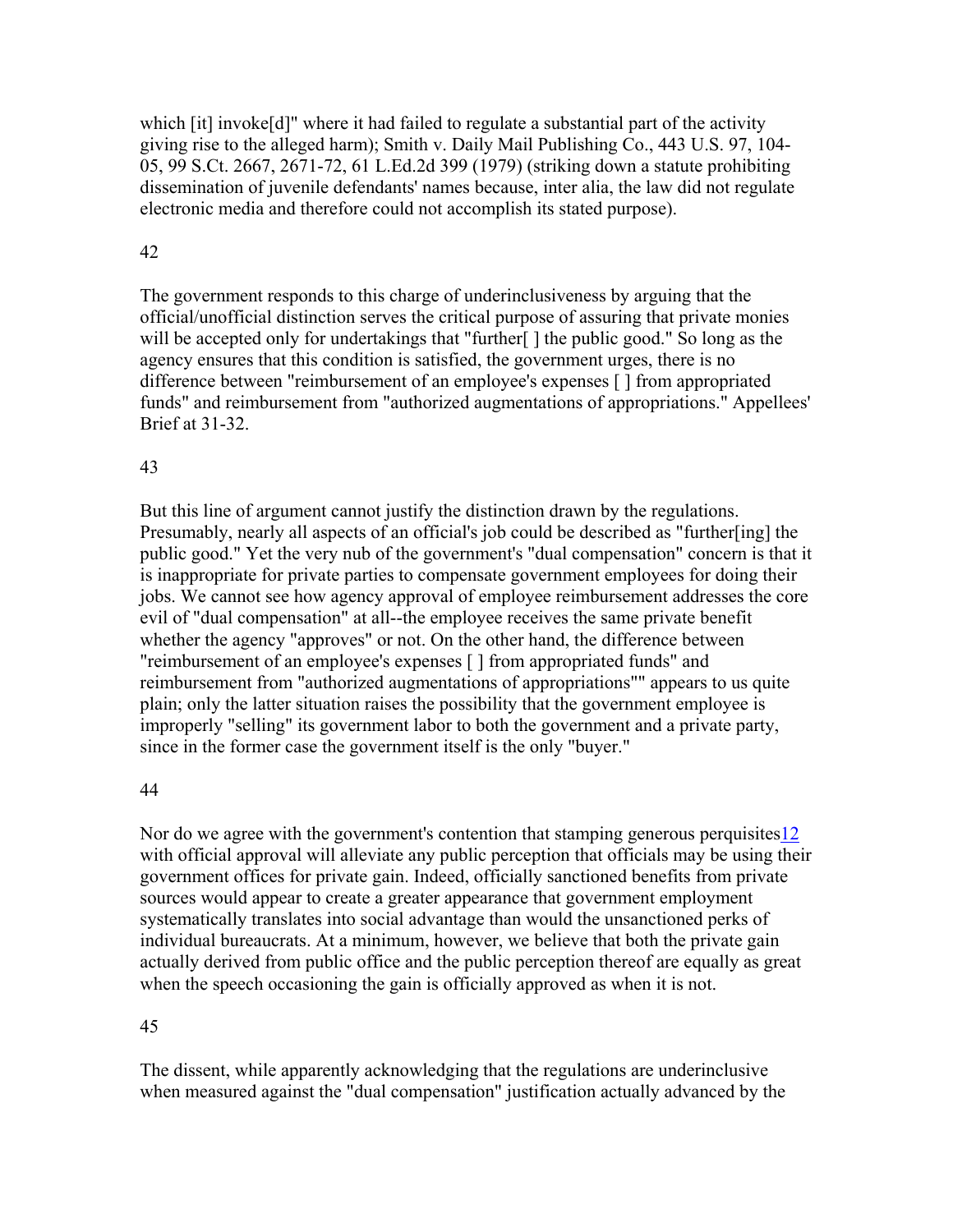government, attempts to evade our conclusion by reformulating the government's interest. It proposes that the regulations were not designed to regulate "personal gain from public office" generally, but only that personal gain arising from "accommodating third-party interests external and potentially adverse to the agency." Dissent at 6. The dissent therefore finds a "tight 'fit' " between the regulations and their purported aim. Dissent at 101-102.

#### 46

The Pickering/ NTEU question, however, is not whether some conceivable "governmental" interest might be constitutionally advanced by the regulations; as the Supreme Court explained in Fane--under the similar commercial speech balancing test- we must limit our inquiry to the "interests the State itself asserts." Fane, --- U.S. at ----, 113 S.Ct. at 1798. The applicable standard "does not permit us to supplant the precise interests put forward by the [government] with other suppositions." Id.

#### 47

Moreover, even if the government had asserted the interest conjured by the dissent--and we can find no evidence that it did--the regulatory scheme at issue here would still be an impermissible means to achieve it. For the regulations vest broad authority in the agency to prevent an employee from accepting reimbursement for any appearance, whether or not it would involve "interests ... potentially adverse to the agency." Therefore, while the regulatory scheme might not be "underinclusive" when measured against the dissent's freshly-minted "governmental" interest, it would still run afoul of the Supreme Court's disapproval of regulations vesting essentially unbridled discretion in a government decisionmaker to restrict speech on the basis of the viewpoint expressed.

4. Restricting Anti-government Speech

#### 48

It is perhaps the most fundamental principle of First Amendment jurisprudence that the government may not regulate speech on the ground that it expresses a dissenting viewpoint. Cf. R.A.V. v. City of St. Paul, --- U.S. ----, 112 S.Ct. 2538, 120 L.Ed.2d 305 (1992) (invalidating a hate-speech ordinance on the ground that it singled out and suppressed concededly proscribable "fighting words" on the basis of the viewpoint expressed). Although the government asserts an interest ostensibly unrelated to the content of the employees' speech--preventing private gain from public office--in practice the regulations almost certainly restrict a subcategory of such speech on the basis of the viewpoint expressed. The regulations permit official approval only for speech that is "within the mission of the agency." Appellees' Brief at 16. It therefore appears that employees may receive private reimbursement for travel costs necessary to disseminate their views only by toeing the agency line.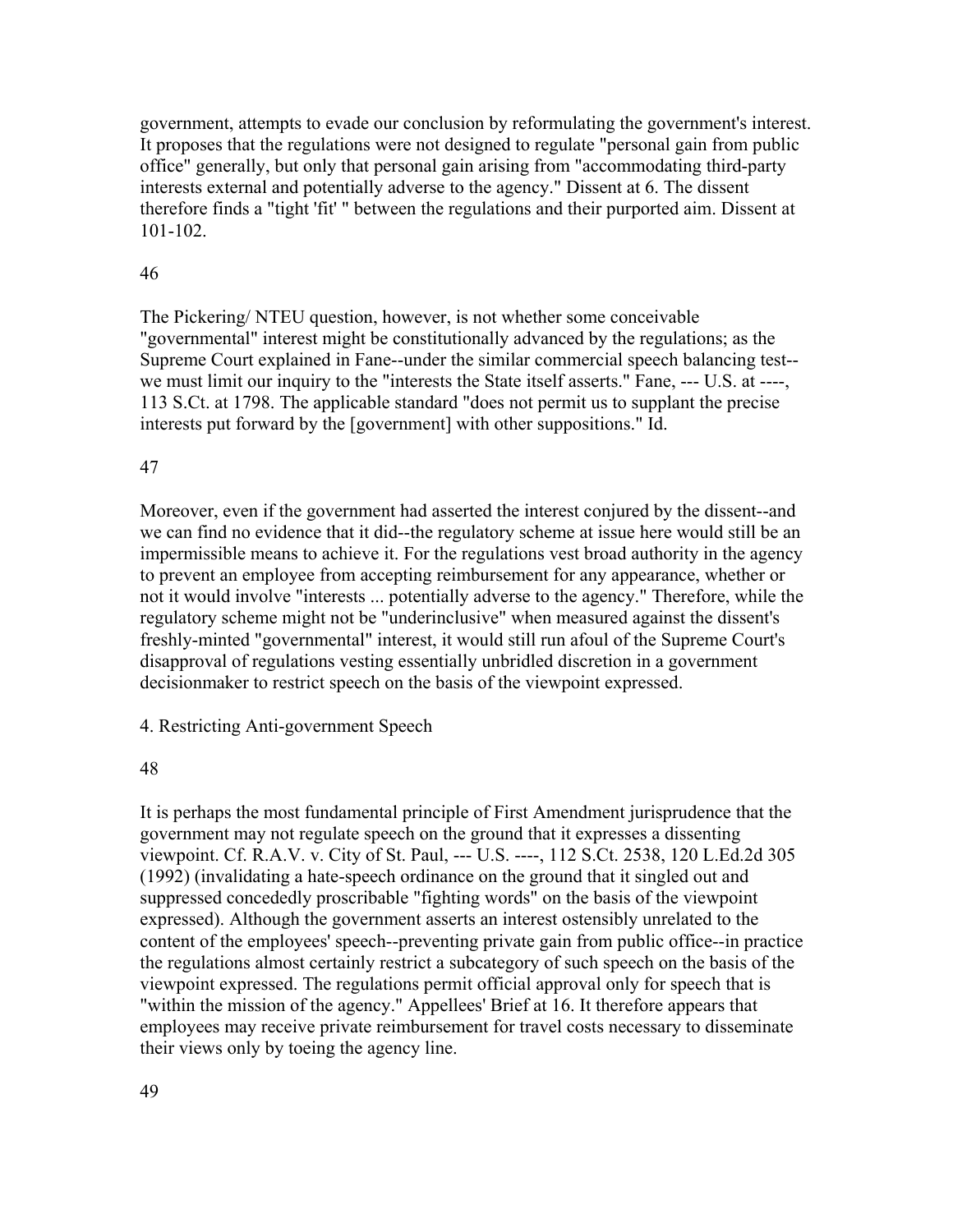In its attempt to exorcise this specter of viewpoint discrimination, the government makes much of the fact that an employee might or might not receive reimbursement for precisely the same speech, depending only on whether he gets agency approval; the government concludes that "[b]ecause the two speeches are identical, the employee's entitlement to reimbursement does not turn upon viewpoint, but upon something else." Id. at 33. There is a superficially logical quality to that reasoning, but on closer analysis we do not think that the conclusion follows from the premise. Certainly the government could choose to approve or disapprove precisely the same speech--the more important point, however, is that the regulatory scheme vests essentially unbridled discretion in the agency to make the determination on the basis of the viewpoint expressed by the employee.

## 50

Far from being the saving grace of this regulatory scheme--as the government suggests- the broad discretion that the regulations vest in the agency reinforces our belief that they are impermissible. Outside the Pickering context, the Supreme Court has expressed its disapproval of similar discretionary provisions that enable the government to control speech. In City of Lakewood v. Plain Dealer Publishing Co., 486 U.S. 750, 763, 108 S.Ct. 2138, 2147, 100 L.Ed.2d 771 (1988), the Court wrote:

## 51

[A] law or policy permitting communication in a certain way for some but not for others raises the specter of content and viewpoint censorship. This danger is at its zenith when the determination of who may speak and who may not is left to the unbridled discretion of a government official.... [W]e have often and uniformly held that such statutes or policies impose censorship on the public or press, and hence are unconstitutional....

## 52

We think that the regulatory scheme challenged here "pose[s] a real and substantial threat of the [ ] censorship risks" identified by appellants, id. at 759, 108 S.Ct. at 2145, and that in the context of Pickering balancing this potential justifies an additional thumb on the employees' side of our scales.

## 5. Overinclusiveness

## 53

Given the government's asserted interest in preventing government employees from using their public office to obtain private gain, the regulations are nearly as troublingly overinclusive as they are underinclusive. Clearly, the government's interest in restricting speech must be balanced against the interests of the employees and the public in the entire category of speech potentially suppressed. See NTEU, --- U.S. at ----, 115 S.Ct. at 1014. If the government has a substantial interest with respect to only a subcategory of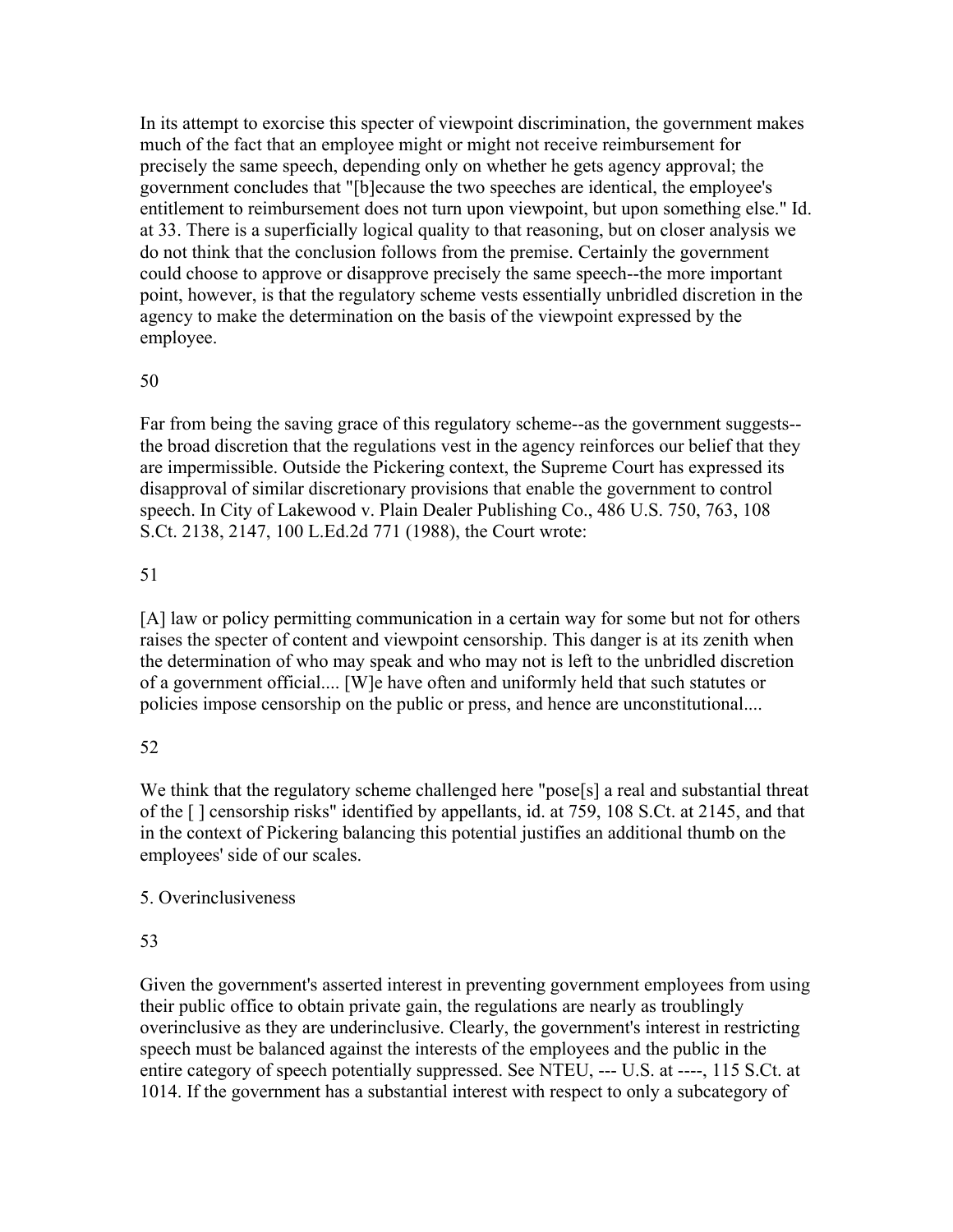the restricted speech, then its interest will not readily outweigh the burden imposed on the larger category of speech subject to regulation. In performing the Pickering balance, therefore, the courts must consider whether the challenged statute or regulation is tailored to address the harm that the government allegedly aims to protect. Cf. Ward v. Rock Against Racism, 491 U.S. 781, 799, 109 S.Ct. 2746, 2758, 105 L.Ed.2d 661 (1989) (noting, outside the Pickering context, that the government may not "burden substantially more speech than necessary to further the government's legitimate interests").

#### 54

Indeed, this requirement appears close to the heart of the Supreme Court's decision in NTEU. The Court cautioned there that the government should at least have limited its attempt to prevent any "appearance of impropriety" arising from employees accepting honoraria for outside engagements to those activities involving the officials' employment- -though it also noted that "[o]ne might reasonably argue that expressive activities, because they occupy a favored position in the constitutional firmament, should be exempt" from even such a ban. See NTEU, --- U.S. at ----, 115 S.Ct. at 1017. So, too, the regulations here are overinclusive, albeit in a different way.13 We doubt that a bus ticket to Baltimore and a box lunch en route could possibly be construed as using public office for private "gain," yet they would be equally as offensive to the challenged regulations as a lobster and a Lear jet to Lake Tahoe. Although we do not suggest that the Pickering test contains a "least restrictive means" component, we believe that the extraordinary reach of the challenged regulations places a heavy justificatory burden on the government--or put another way, the great quantity of speech affected by the regulatory scheme weighs heavily on the side of the employees.

#### 55

6. Insufficient Justification of the Regulatory Scheme

## 56

Finally, the government's failure to demonstrate that the challenged regulatory scheme addresses genuine harms also contributes to our reluctance to weigh its interest heavily in the Pickering balance. Precedents of both the Supreme Court and this court support the relevance of this factor to our Pickering analysis.

## 57

In Edenfield v. Fane, --- U.S. ----, 113 S.Ct. 1792, 123 L.Ed.2d 543 (1993), the Court required that the government demonstrate actual harm before its interest may be deemed to justify a restriction on speech such as that challenged here. Fane concerned the regulation of commercial speech, where the courts apply the Central Hudson balancing test, which closely resembles the standard we apply today. See supra at 92-93. The Fane Court wrote that the government's "burden [of justifying the restriction] is not satisfied by mere speculation or conjecture; rather a governmental body seeking to sustain a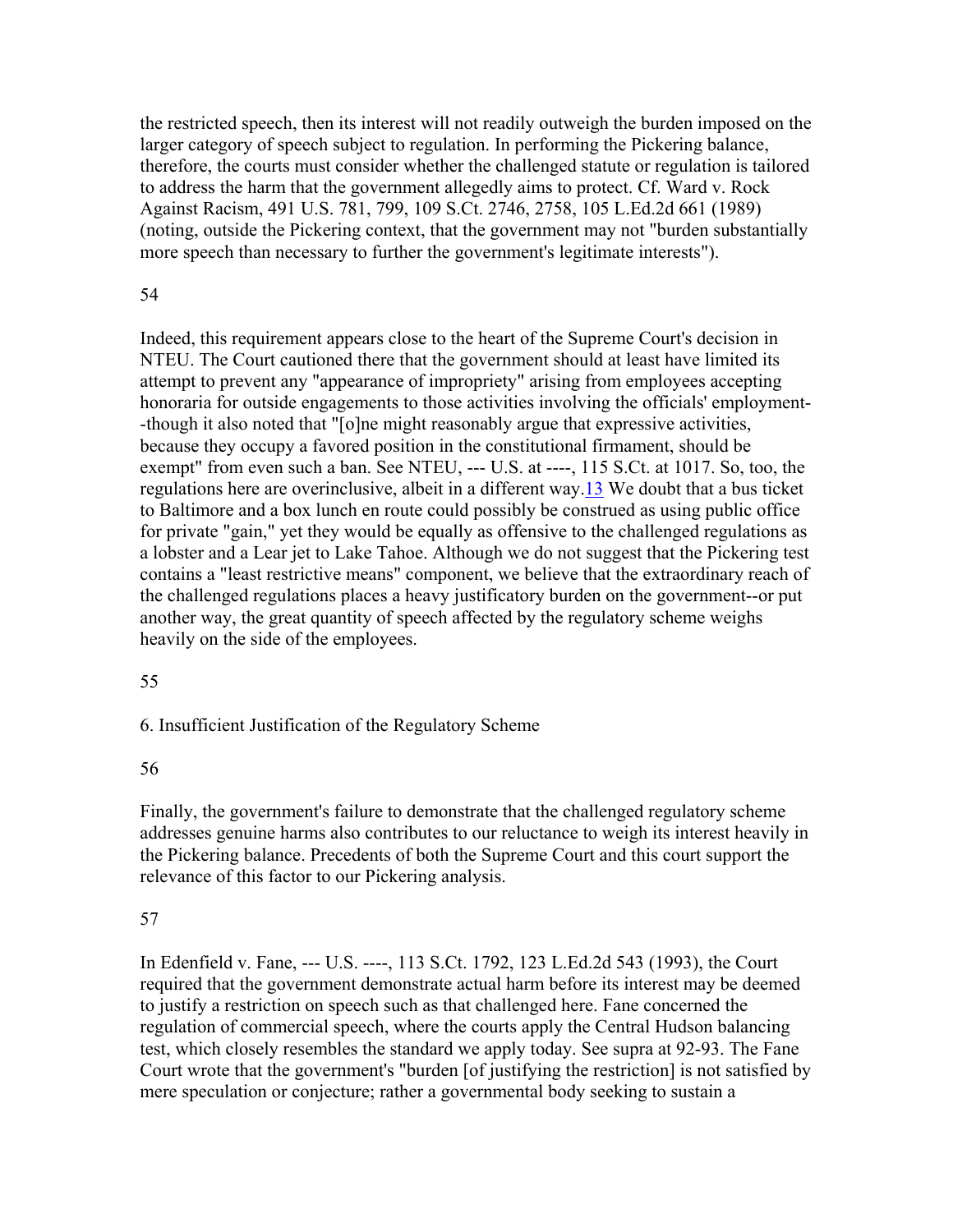restriction on ... speech must demonstrate that the harms it recites are real and that its restriction will in fact alleviate them to a material degree." --- U.S. at ----, 113 S.Ct. at 1800.

## 58

The Court's recent decision in NTEU verifies that the government's failure to show that its suppression of employee speech addresses genuine harms must inform the Pickering balance. The Court wrote that

## 59

[w]hen the Government defends a regulation on speech as a means to redress past harms or prevent anticipated harms, it must do more than simply posit the existence of the disease sought to be cured.... It must demonstrate that the recited harms are real[ and] not merely conjectural....

## 60

NTEU, --- U.S. at ----, 115 S.Ct. at 1017 (quotations and citation omitted). The Court also distinguished its earlier decision in Civil Service Comm'n v. Letter Carriers, 413 U.S. 548, 93 S.Ct. 2880, 37 L.Ed.2d 796 (1973), on the ground that Congress had designed the Hatch Act to "combat the demonstrated ill effects of government employees' partisan political activities," NTEU, --- U.S. at ----, 115 S.Ct. at 1015 (emphasis supplied); but in NTEU, the government had "cite[d] no evidence of misconduct related to honoraria in the vast rank and file of federal employees" affected by the challenged statutory provision. Id. An identical governmental oversight similarly colors our review in this case; neither the EPA nor the OGE has made any effort to demonstrate that the severe measures at issue here were adopted to address genuinely experienced harms.

## 61

In Pickering review of government actions against individual employees this court has already required that the government demonstrate actual harms to justify suppression of speech. We explained in American Postal Workers Union v. United States Postal Service, 830 F.2d 294, 303 (D.C.Cir.1987) ("APWU"), that because the government bears the affirmative burden of "justifying" actions stifling employee expression, the employee must prevail in the Pickering balancing "[g]iven the absence of any demonstrated harm" (emphasis supplied). We think that this pronouncement applies with still greater force here than in APWU, because the "government's burden [of justification] is greater" in the context of a broad "[regulatory] restriction on expression" than in an action against an individual employee. NTEU, --- U.S. at ----, 115 S.Ct. at 1014.

## III. CONCLUSION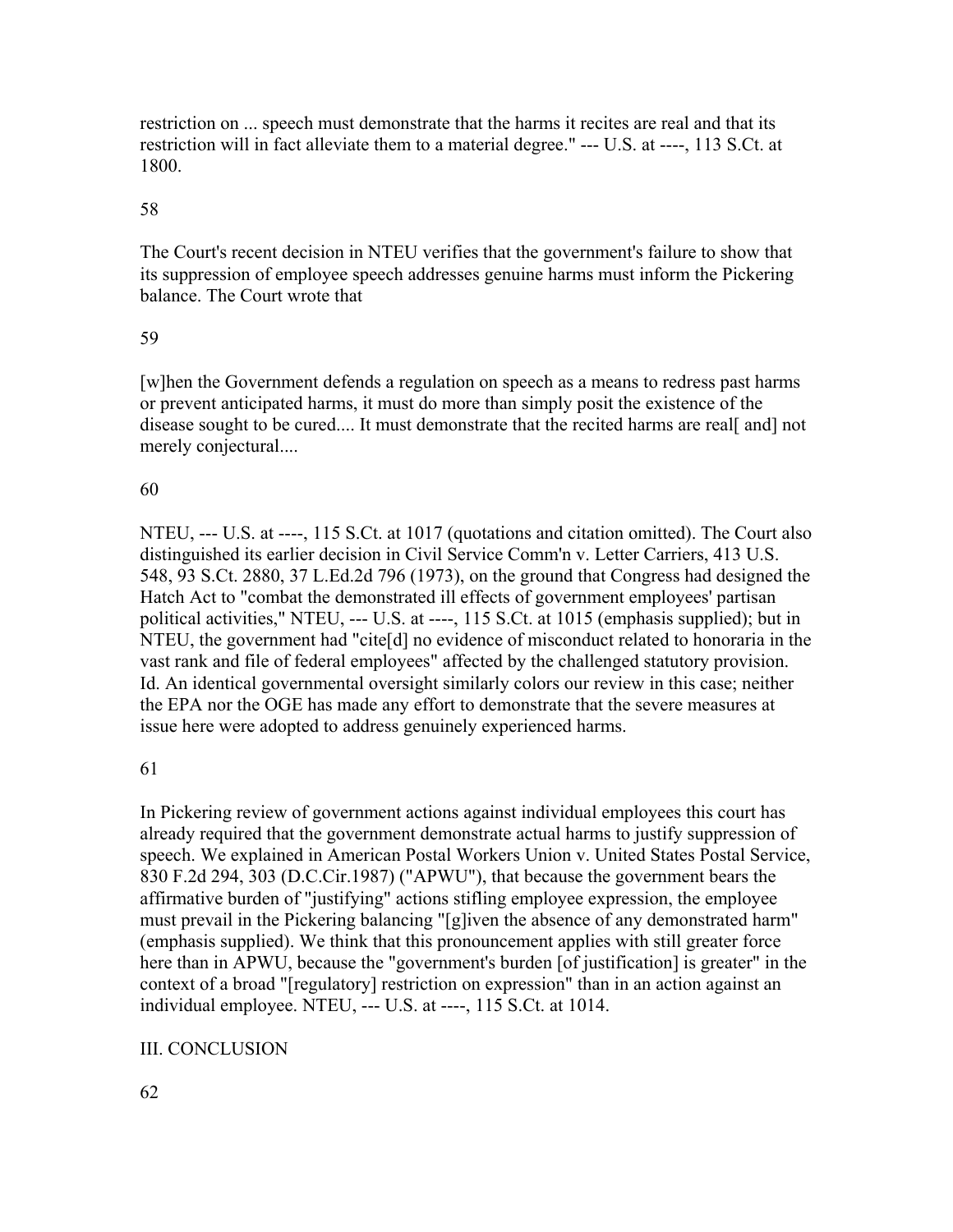Government employee speech is protected by the First Amendment, and can only be infringed when the government demonstrates that the burden on such speech is "outweighed by [its] necessary impact on the actual operation of the government." See id. (internal quotations and citation omitted). The regulations challenged here throttle a great deal of speech in the name of curbing government employees' improper enrichment from their public office. Upon careful review, however, we do not think that the government has carried its burden to demonstrate that the regulations advance that interest in a manner justifying the significant burden imposed on First Amendment rights. We therefore reverse the decision of the district court, and remand the case for proceedings consistent with this opinion.

#### 63

Reversed and remanded.

#### 64

SENTELLE, Circuit Judge, dissenting, with whom SILBERMAN, WILLIAMS, and HENDERSON, Circuit Judges, join:

#### 65

Much disagreement arises from semantics. How one reacts to an issue is greatly influenced by how one phrases the issue. Indeed, how one regards the resolution of an issue of public policy may be in part determined by whether one perceives the framer of legislation or legislative regulation as responding to one problem or a series. One writer, addressing legislative-objective questions in the context of equal protection law, has noted that the division of legislative purpose into single, simplified goals, each considered separately, could provide apparent support for a misleading conclusion that the legislation in question is overinclusive or underinclusive as to each step taken separately when the legislation might evidence a perfectly rational approach to "[t]he legislature's overall purpose...." Robert F. Nagel, Note, Legislative Purpose Rationality and Equal Protection, 82 YALE L.J. 123, 127 (1972). Otherwise put, "[C]ourts sometimes ignore the clear import of a statute's terms to formulate a fictional statutory goal to which the terms are not rationally related." Id. at 154.

#### 66

Similarly, in First Amendment Pickering analysis, whether a regulation survives the balance "between the interests of the [employee], as a citizen" on the one hand and promotion of "the efficiency of the public services [the agency] performs through its employees," on the other, Pickering v. Board of Education, 391 U.S. 563, 568, 88 S.Ct. 1731, 1734-35, 20 L.Ed.2d 811 (1968), may depend on how the Court's expression of the purpose behind the regulation divides or groups the problems addressed by the agency. In striking down the regulations before us, the majority rejects as both underinclusive and overinclusive the regulations as directed to the goals of protecting against an appearance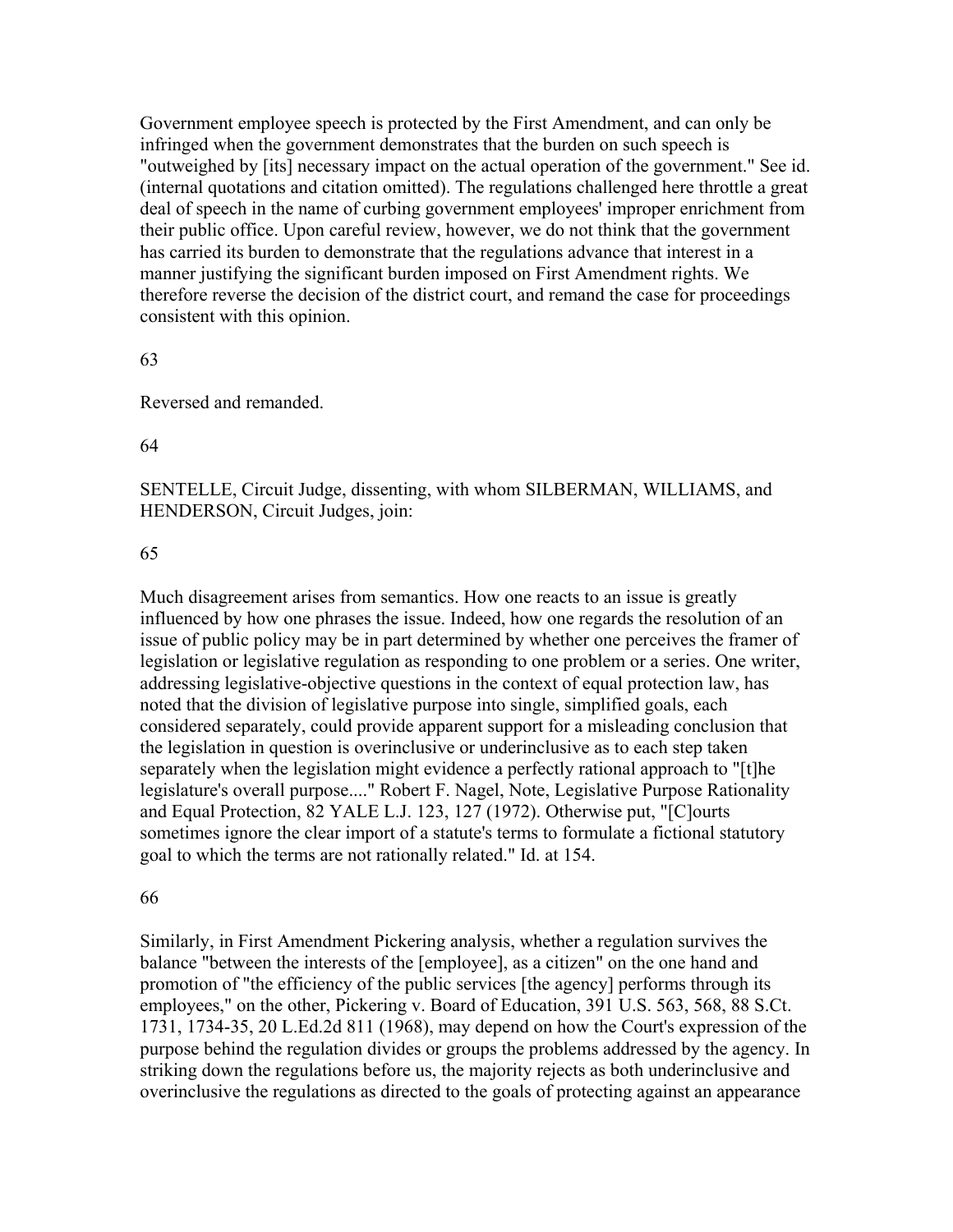of impropriety and the threat to their integrity created by government employees' use of public office for private gain. I suggest that a different reaction may be triggered by a different phrasing of the problems addressed by the agencies in their issuance of the regulations.

## 67

Ask first: "Should an employee traveling to deliver an official speech on behalf of an agency have to bear his own expenses?" I suggest the ready answer is, "No, the agency should reimburse him."

## 68

If the question is next asked, "If an agency is sending an employee to travel to a remote location to deliver an official speech beneficial to both the agency and to a private entity represented in the employee's audience, is it irrational for the agency to benefit the public fisc by accepting from the private entity payment for some or all of the employee's expenses?" Again, I suggest the ready answer is, "No, it is perfectly rational for an agency acting for the mutual benefit of the taxpayers and a private entity to accept reimbursement from the private entity."

## 69

Next question: "Should a federal employee who wishes to, on his own time, and for his own reasons, travel to speak to a private group and deliver unofficial speech not on behalf of his agency, but about subjects which make his appearance valuable because of his relation to the agency, be reimbursed by the agency for his expenses?" Again, I think the answer to that question is, "No."Next question: "Should an employee be able to enrich himself by reason of his government service in ways which could divide his loyalty to the taxpayer-supported entity to which he answers?" Again, the ready answer is, "No."

## 70

Finally: "Is the ability to travel free to the places of one's own choosing a form of enrichment?" My answer would be, "Yes."

## 71

Thus viewed, I think the commonsense analysis of the goals addressed by the regulations before us is that they are not only rational, but perfectly proper. Given that understanding of the goals, I then submit that the Pickering balance establishes that the limited burden placed on the speech rights of the employees involved is constitutional. Certainly reasonable persons might differ on the proper phrasing of the issues, as on the result. But the ability to differ from an agency does not imply the propriety of a court setting aside that agency's reasoned decisions. I submit for the reasons already stated that the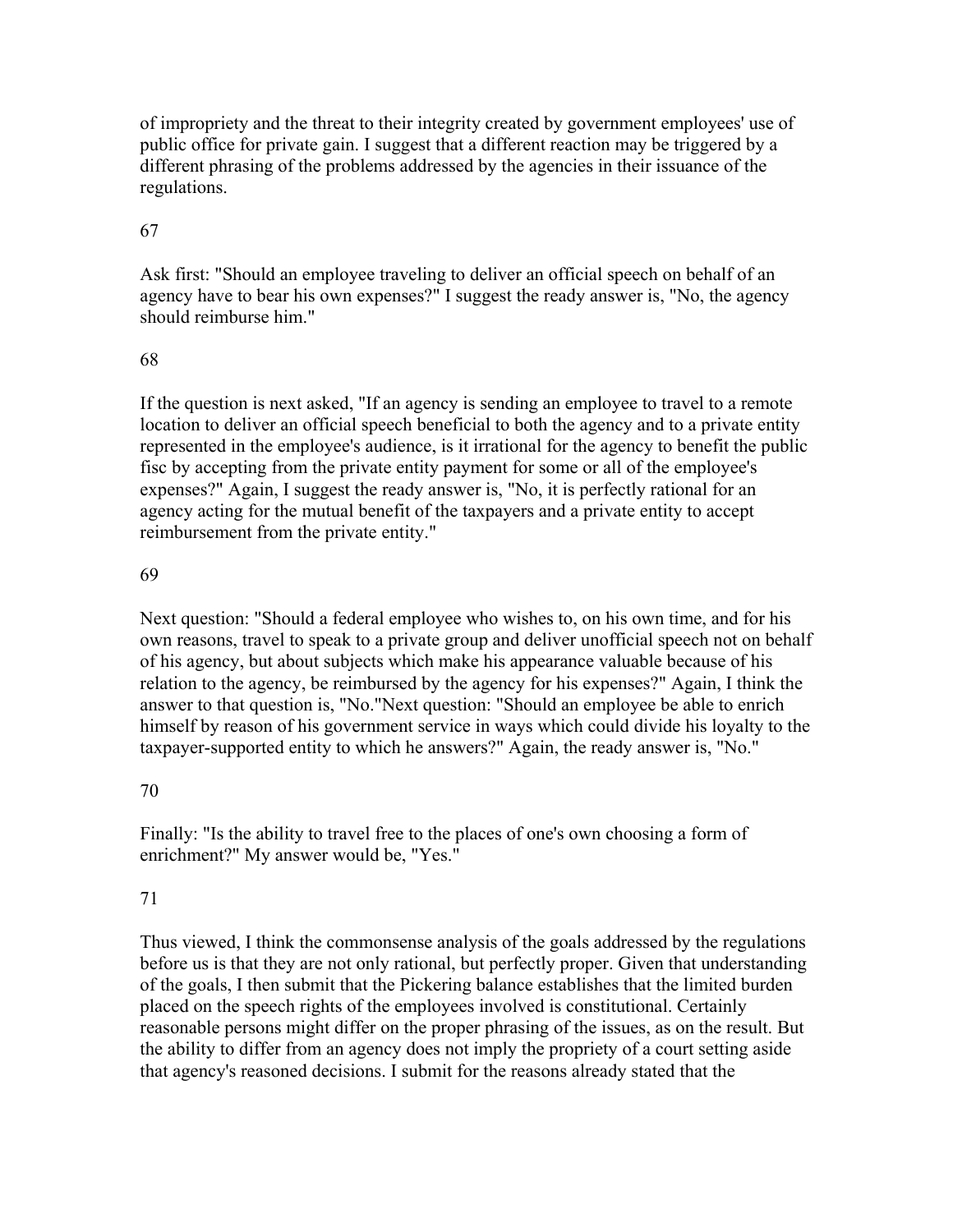regulations represent a reasoned judgment, and for the reasons below, I suggest that they represent a legally sound one.

## LEGAL ANALYSIS

### A. The Framework

## 72

As the majority rightly declares, Pickering v. Board of Education provides the framework for determining the validity of this regulation of public employee speech. In applying Pickering, we must "arrive at a balance between the interest of the [employee], as a citizen, in commenting upon matters of public concern and the interest of the State, as an employer, in promoting the efficiency of the public services it performs through its employees." Pickering, 391 U.S. at 568, 88 S.Ct. at 1734-35. Undeniably, the majority is correct that government employees generally, and those bringing this action specifically, have an interest in commenting on the workings of the agency wherein they are employed, and the concerns they address at least sometimes rise to the status of "public concern," in Pickering terms. See Connick v. Myers, 461 U.S. 138, 146, 103 S.Ct. 1684, 1689-90, 75 L.Ed.2d 708 (1983). Also, even conceding that the restriction of reimbursement imposes a "significant burden on expressive activity," United States v. National Treasury Employees Union ("NTEU"), --- U.S. ----, ----, 115 S.Ct. 1003, 1014, 130 L.Ed.2d 964 (1995), these burdens may be outweighed by legitimate government interests. See Pickering, 391 U.S. at 568, 88 S.Ct. at 1734-35.

## 73

On the government's side of the scale rests the "undeniably powerful" interest of the government in preventing the actual or apparent misuse of government position or power. NTEU, --- U.S. at ----, 115 S.Ct. at 1016. Although I thus generally agree with the majority as to the nature of the balance we are striking, I disagree as to the relative weight on each side in Pickering terms.

## 74

B. The Government's Interest and the Tailoring of the Regulation

## 75

In advancing the OGE regulation, 5 C.F.R. Sec. 2635.807(a) (1994), and the GSA regulations, 41 C.F.R. Sec. 304-1.3(a) (1994), the agencies served a facially legitimate government interest. As the majority notes, "appellees [have] urged primarily that the regulations represent an attempt to 'protect against the appearance of impropriety in the actions of their employees.' " Maj. op. at 130 (quoting Sanjour v. EPA, 786 F.Supp. 1033, 1037 (D.D.C.1992)). As the majority further notes, this claim proceeds from the proposition that when "a government employee accepts travel expense reimbursement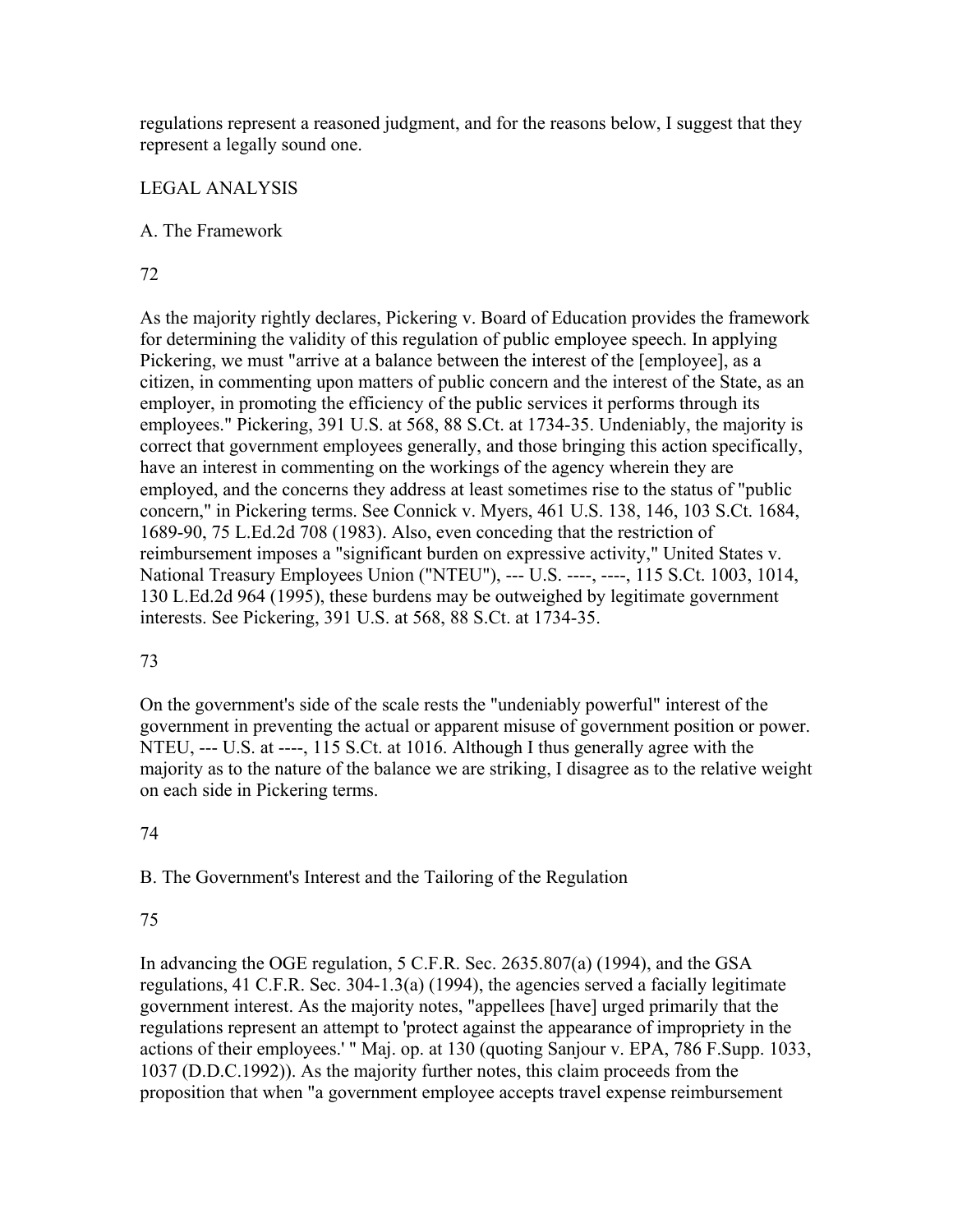from a private party the employee may, to the general public, appear beholden to the private interest and prone to provide illicit regulatory 'favors' in return." Maj. op. at 130. Without casting aspersions on the individual appellees before us, it is not impossible that this appearance might blend into reality. That is, some government employees, upon receiving payments from private interests might consciously or unconsciously shape their official conduct in ways beneficial to those private interests. It is traditional learning that "[n]o man can serve two masters: for either he will hate the one, and love the other; or else he will hold to the one, and despise the other." Matthew 6:24 (King James Version). When an employee is paid for his speech and expressive conduct by two "masters," his loyalty is similarly divided.

#### 76

Protecting against this division and the appearance of the same is a governmental interest recognized as legitimate by the Supreme Court in NTEU. See --- U.S. at ----, 115 S.Ct. at 1018. Indeed, the NTEU Court recognized that the courts have an "obligation to defer to considered congressional judgments about matters such as appearances of impropriety." Id. Given the ability of Congress to make limited delegation of its legislative decisions to appropriate regulatory agencies, Chevron U.S.A. Inc. v. Natural Resources Defense Council, Inc., 467 U.S. 837, 843-44, 104 S.Ct. 2778, 2781-83, 81 L.Ed.2d 694 (1984), I would assume the same deference applies to cases of regulatory agencies, such as OGE and GSA, acting within their designated realm, and as well to ethics offices of employing agencies such as EPA acting to supervise their employees. With or without that deference, the regulations before us will pass their first test, that is, the service of a legitimate governmental interest, unless something in the NTEU analysis renders that interest or the regulation's service of the interest illegitimate. Nothing does.

#### 77

In fashioning its remedy for the unconstitutionality of the statute in NTEU, the Supreme Court implied that regulation of remuneration for employee speech could be upheld provided there was a proper "nexus between the speaker's official duties and either the subject matter of the speaker's expression or the identity of the payor." --- U.S. at ----, 115 S.Ct. at 1019. In that case, the Court struck down the remedy crafted by this court not because the government may not limit its employees' speech where such a nexus exists, but rather because the congressional ban had not limited the speech affected to that having such a nexus and because we had gone beyond our role in redefining the nexus for Congress. Id. at ---- - ----, 115 S.Ct. at 1018-19. In this case, the regulation on its face confines the affected speech to that having such a nexus, specifically forbidding employees from "receiv[ing] compensation" from nongovernmental sources only "for teaching, speaking, or writing that relates to the employee's official duties." 5 C.F.R. Sec. 2635.807(a) (1994) (emphasis added).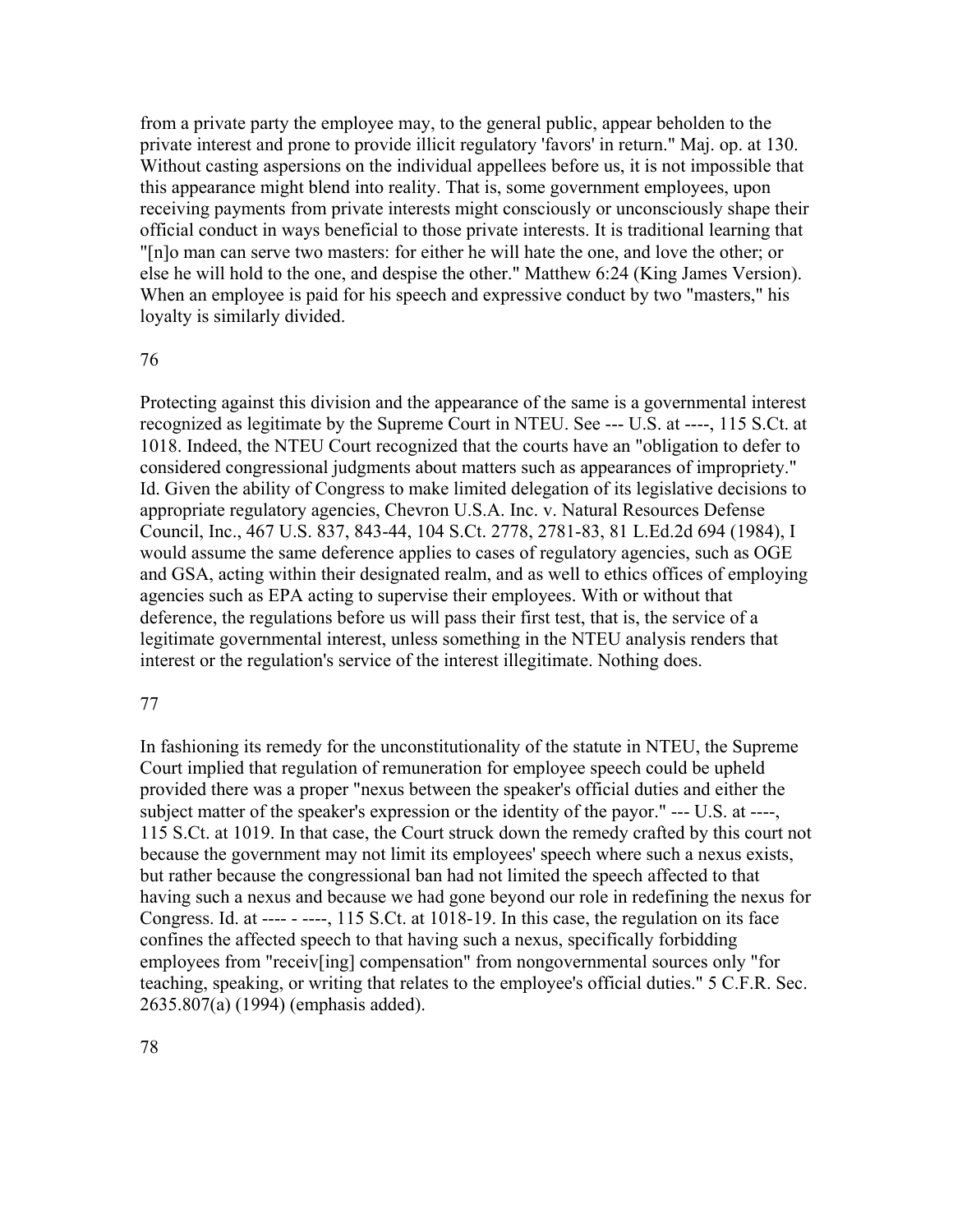The regulations, then, serve a legitimate governmental purpose and should be upheld unless the interests of the appellees outweigh the governmental interest served, or insufficient tailoring causes them to violate the First Amendment by being invalidly overinclusive or underinclusive to serve purported interests of the government.

79

## C. Underinclusive?

80

The majority brands the regulations as underinclusive because of the distinction drawn between "official" appearances (for which reimbursement may be accepted) and "unofficial" appearances (for which it may not).1 I would submit that this distinction must be drawn for the regulations to exist at all. Even the majority does not challenge the ability of the government itself to reimburse its employees for their official travel. It is difficult to see how any agency, especially one with the public educational mission of the Environmental Protection Agency, could function without that power. Given its charter, and the reality of necessary travel expenses, it is impossible to dispute the proposition that the government may reimburse its employees for the expenses of travel undertaken.

## 81

For appellant and the majority, the difficulty arises with the regulatory decision advanced by GSA in 41 C.F.R. Sec. 304-1.3(a) and as applied by the EPA in permitting reimbursement by private entities of the travel expenses of employees making "official" appearances but not "unofficial" appearances. The majority deems this differing treatment to constitute underinclusiveness, in the view that "reimbursement for 'official' employee appearances--giv[es] rise to precisely the harm that supposedly motivated [the government] to adopt the regulations." Maj. op. at 131. This is accurate only if the governmental objective--that is, the harm to be prevented--is the one defined by the majority. More accurately viewed, however, that harm exists where an employee profits from the use of his governmental position to serve his personal ends, by accommodating third-party interests external and potentially adverse to the agency. The same danger of harm does not exist where the employee is making an "official" appearance as defined in the regulations.

The OGE regulations specify that:

82

An employee is prohibited by the standards of conduct from receiving compensation, including travel expenses, for speaking or writing on subject matter that focuses specifically on his official duties or on the responsibilities, policies and programs of his employing agency.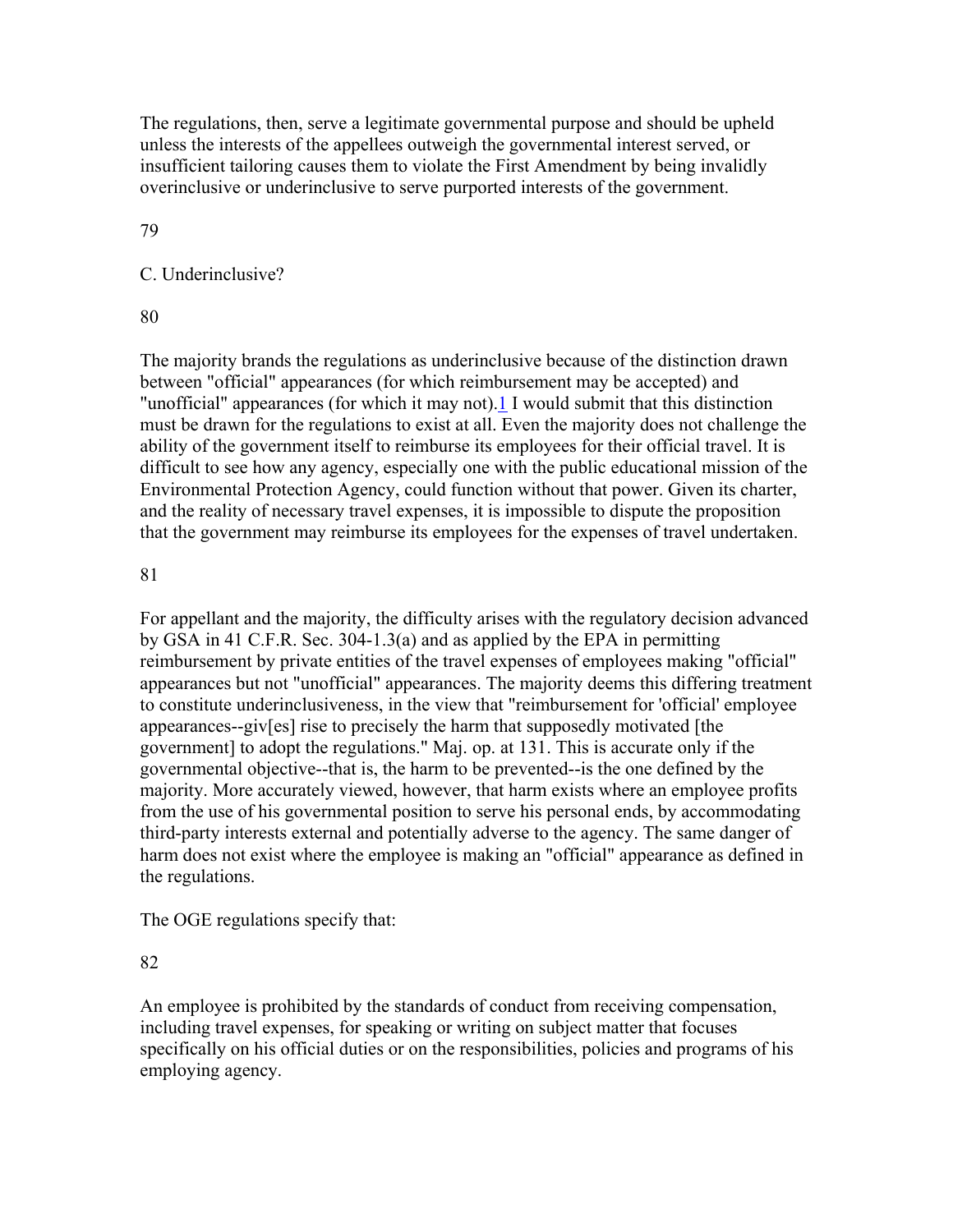#### 83

5 C.F.R. Sec. 2636.202(b) (1994). This regulation, on its face, serves the purpose of preventing personal profit from an official position. The EPA Ethics Advisory we considered in the panel opinion, EPA Ethics Advisory 91-1 at 3 (April 2, 1991), narrowly construed that regulation to prohibit travel expense reimbursement only for "not official" appearances, while exempting "official" travel where "required prior approvals" had been obtained. Under the more recently enhanced guidance of the General Services Administration regulation, an agency is permitted "to accept payment from a non-Federal source (or authorize an employee to receive such payment on its behalf) with respect to attendance of the employee at a meeting or similar function which the employee has been authorized to attend in an official capacity on behalf of the employing agency." 41 C.F.R. Sec. 304-1.3(a) (1994).

#### 84

Thus, the danger that the employee will profit by receiving travel he desires in addition to his governmental salary is policed by the agency in the case of official travel. The employee is not, in that instance, traveling for his own ends or profiting by making a trip chosen by himself to meet with associates of his own choosing. Rather, in that case he is traveling to be about the business of his only master, the Environmental Protection Agency.

## 85

Any further danger of improper benefit to an agency employee while doing the business of the government--illustrated by the lavish accommodations described in the majority's opinion, see Maj. Op. at 131, is more apparent than real, given the actual nature of the reimbursement allowable. GSA's regulation specifies that the agency may "accept payment from a non-Federal source (or authorized employee to receive such benefit on its behalf)," 41 C.F.R. Sec. 304-1.3(a), only where the reimbursement of the agency for the employee's travel survives the conflict of interest analysis dictated by 41 C.F.R. Sec. 304-1.5(a). That safeguard regulation requires an authorized agency official to conduct such an analysis, including but not limited to an examination of six enumerated factors designed to support a decision that the reimbursement

#### 86

shall not be accepted if the authorized agency official determines that acceptance under the circumstances would cause a reasonable person with knowledge of all the facts relevant to a particular case to question the integrity of agency programs or operations.

#### 87

41 C.F.R. Sec. 304-1.5(a). A major factor in that determination is "[t]he monetary value and character of travel benefits offered by the non-Federal source." 41 C.F.R. Sec. 304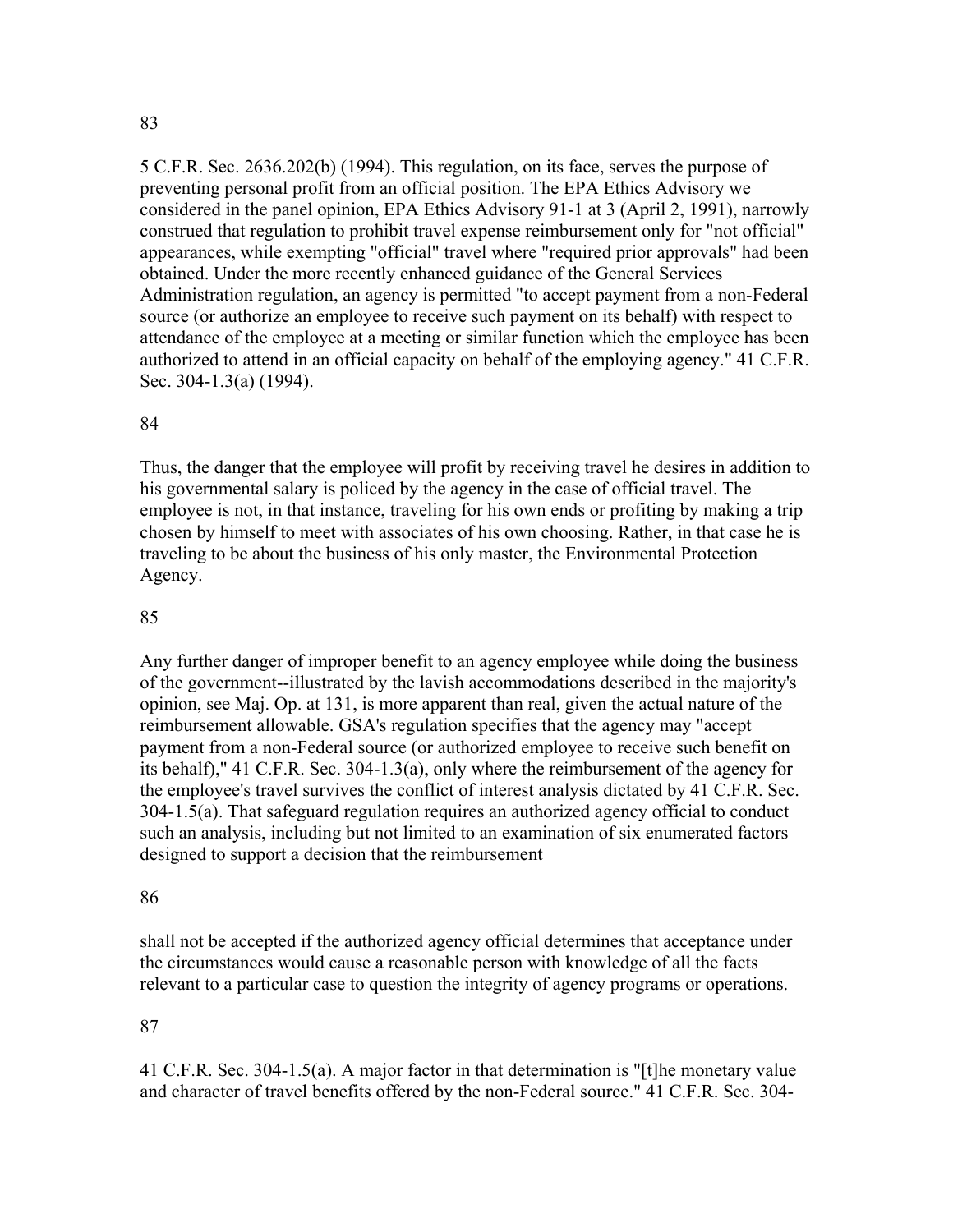1.5(a)(6). Thus, the propriety of lavish accommodations must be considered by the agency in accepting reimbursement. So literally is the agency in control of the decision to accept reimbursement that payment (other than payment in kind)

#### 88

shall be by check or similar instrument made payable to the agency. Any such payment received by the employee on behalf of the agency for his/her travel and/or that of the accompanying spouse is accepted on behalf of the agency and is to be submitted as soon as practicable for credit to the agency appropriation applicable to such expenses.

#### 89

41 C.F.R. Sec. 304-1.6(a) (emphasis added).

#### 90

In short, when the agency's objective is viewed as part of a "big picture" instead of through the majority's tightly refracted assumption that a regulation can serve only a single objective, it is not underinclusive. It has in fact a tight "fit" with its objective. Granted, the regulations result in different treatment for expenses incurred in employeechosen unofficial travel as opposed to agency-sanctioned official travel. But as it is accepted Equal Protection Clause jurisprudence that "the Constitution does not require things which are different in fact ... to be treated in law as though they were the same," Tigner v. Texas, 310 U.S. 141, 147, 60 S.Ct. 879, 882, 84 L.Ed. 1124 (1940), the same logic must apply in the case of an underinclusiveness analysis of expressive activity restriction. The law does not require that regulations include all things, only like things. 2

#### 91

The provision for an agency receiving reimbursement for the cost of its employee's official travel is especially fitting in the case of the EPA. The EPA operates under a statutory charter contemplating "that each person should enjoy a healthful environment and that each person has a responsibility to contribute to the preservation and enhancement of the environment." 42 U.S.C. Sec. 4331(c) (1988) (emphasis added). In pursuit of this broad goal, EPA acts to implement policy derived in the first instance by the Council on Environmental Quality, a council authorized expressly by statute to "accept reimbursements from any private, nonprofit organization or from any department, agency, or instrumentality of the Federal government, any State, or local government, for reasonable travel expenses incurred by an officer or employee of the Council in connection with his attendance at any conference, seminar, or similar meeting conducted for the benefit of the Council." 42 U.S.C. Sec. 4346a.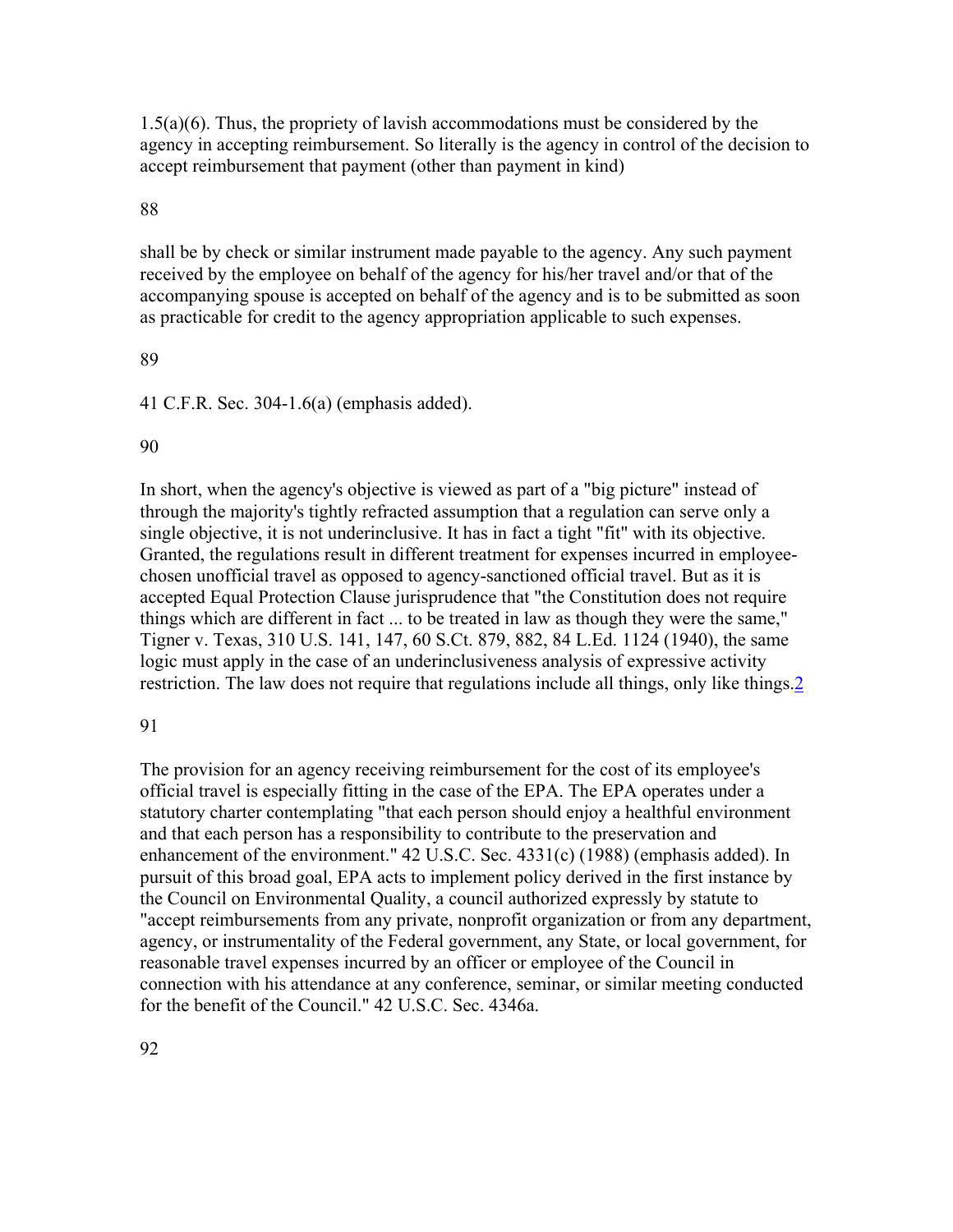In other contexts, Congress has reminded the EPA of its duty to operate jointly with both educational and other private sector interests. Congress has expressly provided that:

#### 93

The Federal Government, acting through the coordinated efforts of its agencies and with the leadership of the Environmental Protection Agency, should work with local ... educational and environmental organizations, noncommercial educational broadcasting entities, and private sector interests to develop programs to provide increased emphasis and financial resources for the purpose of attracting students into environmental engineering and assisting them in pursuing the programs to complete the advanced technical education required to provide effective problem solving capabilities for complex environmental issues.

#### 94

20 U.S.C. Sec. 5501(a)(9) (1988). Fundamental government tenets of efficiency and propriety dictate that it is always a legitimate government objective to attempt to prevent the reality and appearance of conflicts of interest by government employees while at the same time protecting the public fisc. Given the EPA's special role in overseeing the joint responsibilities of the public and private sectors in protecting the environment, it would seem especially appropriate that, in the carrying out of that official business, the government might tap private resources for reimbursement of its costs in providing travel expense reimbursement to its employees. Since the agency does not bear the same obligation as to the unofficial travel of its employees, its goals are not met by reimbursement of an obligation it never incurred in the first place.

#### 95

D. Overinclusiveness?

96

The majority also suggests that the regulations are invalid by reasons of overinclusiveness. I am not certain why. The majority premises the overinclusiveness section of its opinion on the inarguable proposition that "the government's interest in restricting speech must be balanced against the interests of the employee and the public in the entire category of speech potentially suppressed." Maj. Op. at 133 (citing NTEU, --- U.S. at ----, 115 S.Ct. at 1014). To that end, the majority concludes, and I do not disagree, that "the courts must consider whether the challenged statute or regulation is tailored to address the harm that the government allegedly aims to protect." Id. (citing, for comparison, Ward v. Rock Against Racism, 491 U.S. 781, 799, 109 S.Ct. 2746, 2758, 105 L.Ed.2d 661 (1989)).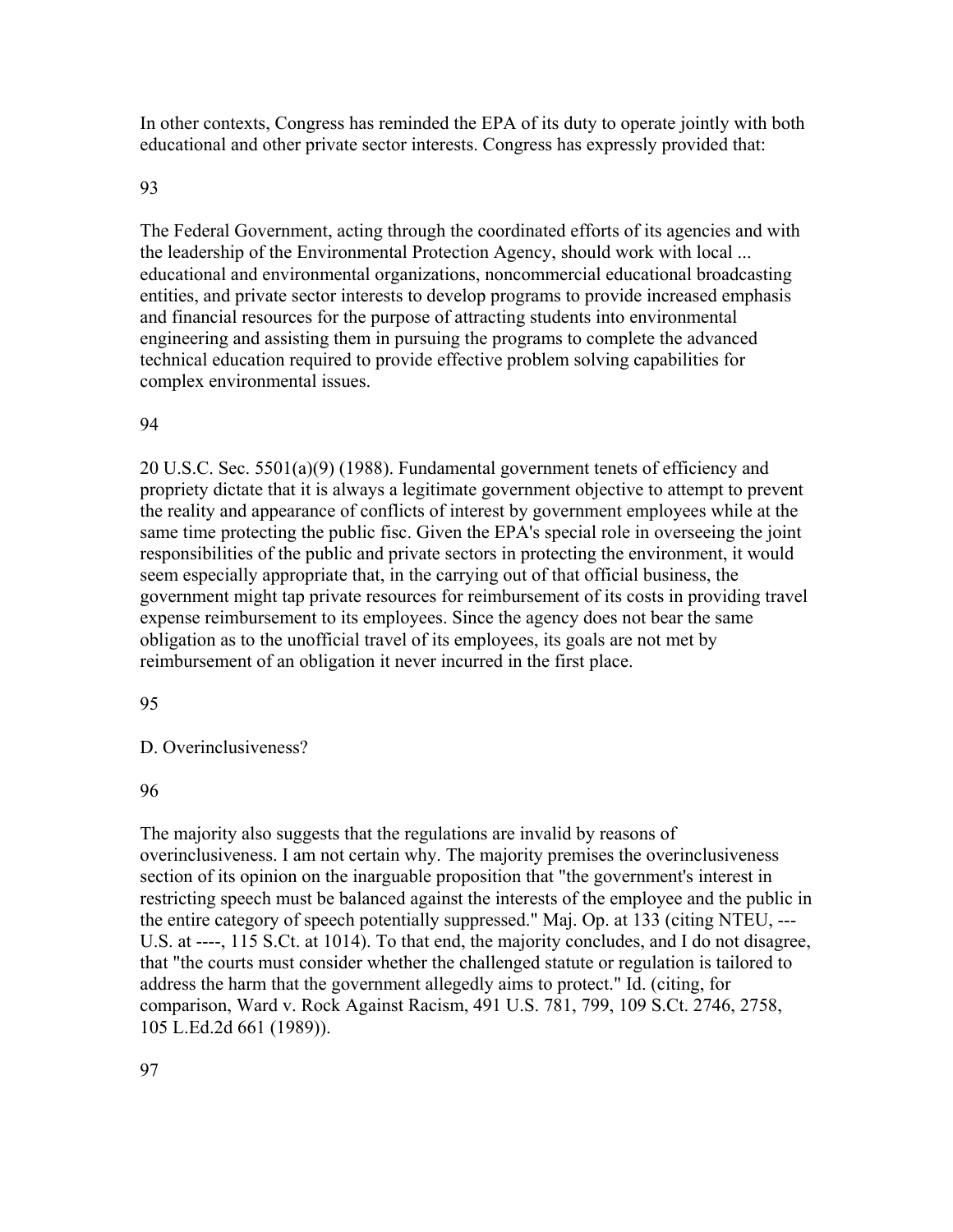The majority then does not explain how the instant regulations transgress these principles, other than to assert that "the extraordinary reach of the challenged regulations places a heavy justificatory burden on the government...." Maj. Op. at 133. In support of this otherwise unexplained proposition, the majority cites NTEU. Granted, that opinion struck down the statutory honoraria ban of the Ethics Reform Act of 1989, 5 U.S.C. Sec. 101 et seq. (1988 Supp. V), as overinclusive. However, as I noted above, it did so in an opinion that expressly stated that this court's prior remedy to that overinclusiveness had been "itself arguably overinclusive." NTEU, --- U.S. at ----, 115 S.Ct. at 1018. In identifying the arguable overinclusiveness of our remedy, the Supreme Court pointed out that our injunction against enforcement of the statute "prohibits enforcement of the statute even when an obvious nexus exists between the employee's job and either the subject matter of his or her expression or the interest of the person paying for it." NTEU, --- U.S. at ----, 115 S.Ct. at 1018. Here the agencies have designed regulations applying only where such "an obvious nexus exists between the employee's job and ... the subject matter of his or her expression...." The majority has not explained what it is about these regulations that leaves them still overinclusive when that nexus requirement is met. Nor do I see that flaw. I therefore would uphold the regulations against the challenged overinclusiveness.

98

### E. "Threat of Censorship"

99

At the heart of the appellant's challenge to these regulations and the majority's adoption of that challenge is a fear that the agency, in distinguishing between appearances which it will sanction as "official" and those from which it will withhold that blessing, may be exercising a viewpoint-based censorship designed to prevent employees from exercising their right to speak out on matters of public concern, and thereby depriving the public of its right to hear these informed viewpoints.

#### 100

Granted, it may be that the agency is enforcing the regulations in a discriminatory manner amounting to censorship. If that is the case, then the courts are open to an individual challenge to the agency's application of the statute to them. Indeed, such a challenge now pends in the district court. This leads to another instance of semantic disagreement between the majority and me. The majority spends several pages of its analysis on the proposition that my opinion for the panel and the district judge's opinion for the trial court erroneously described the remaining challenge in the district court an "as applied" challenge. Perhaps our styling is not strictly in compliance with the phrase "as-applied challenge" in a term of art sense. Nonetheless, the fact remains that under the rubric of "selective enforcement" or "selective prosecution," count VI of the complaint alleges that the regulations are being applied to the plaintiff/appellants "in violation of the laws and Constitution of the United States."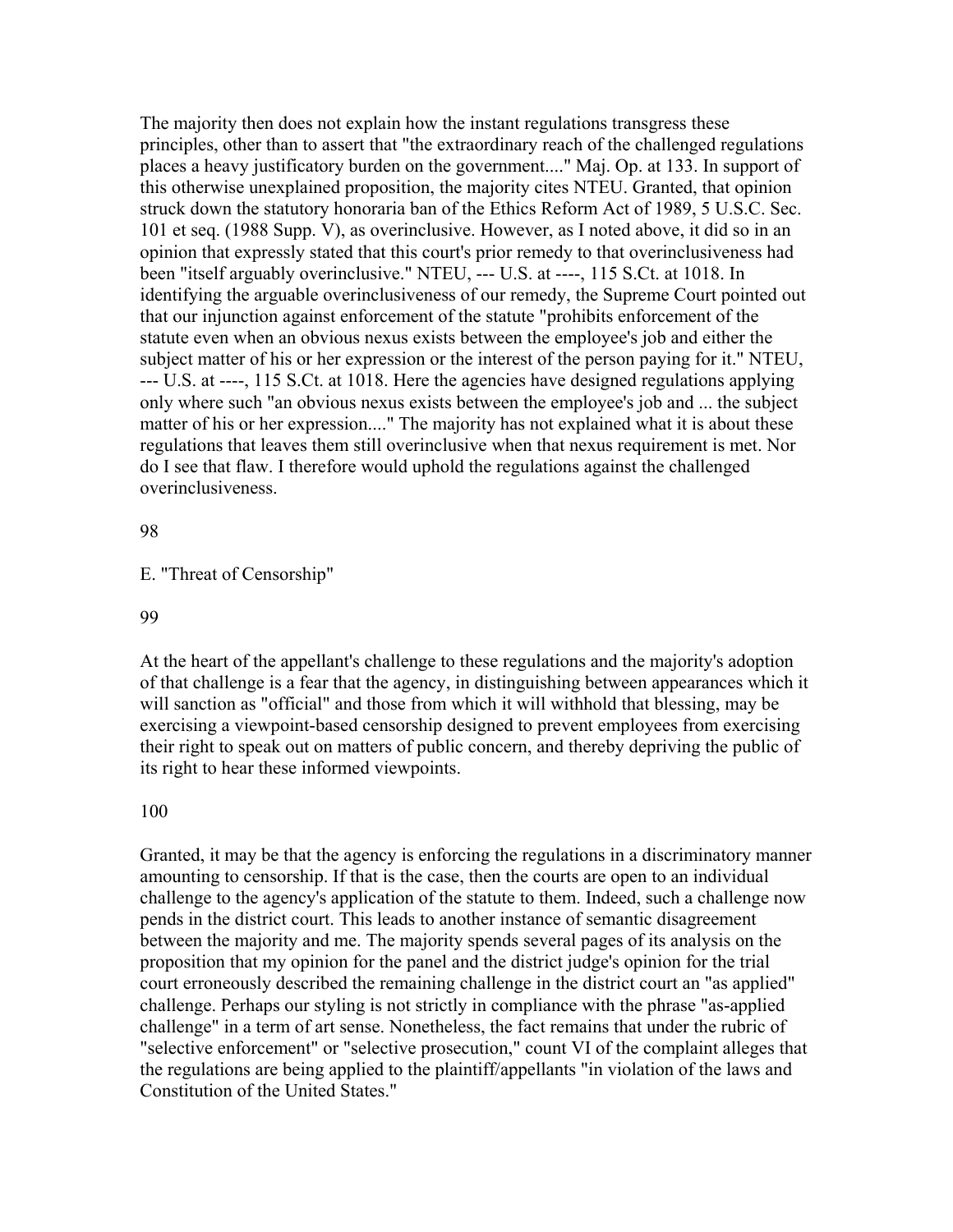#### 101

The factual underpinnings of count VI are by precise incorporation the same factual allegations that underpin the facial First Amendment challenge. Thus, whether or not the pending count is styled an "as-applied" First Amendment challenge, it challenges the constitutionality of the regulations as applied to the plaintiff/appellants on the basis that the selection of them as targets constitutes a violation of their First Amendment rights. I do not know why in this day of notice pleading it makes any difference to the majority that the count is styled "a selective enforcement and selective prosecution of the plaintiffs" rather than an "as-applied" challenge. The question of whether these regulations are being or have been unconstitutionally applied to these plaintiffs is currently before the trial court.

#### 102

I suggest that the challenge to the application of the regulations, however styled, is the proper place to determine whether censorship of their First Amendment activities is occurring. As the Supreme Court noted in NTEU, "although the occasional case requires us to entertain a facial challenge in order to vindicate a party's right not to be bound by an unconstitutional statute, we neither want nor need to provide relief to nonparties when a narrower remedy will fully protect the litigants." --- U.S. at ----, 115 S.Ct. at 1018 (citations omitted).

#### **CONCLUSION**

#### 103

Congress, as well as the agencies to which Congress delegates its legislative authority, "may impose restraints on the job-related speech of public employees that would be plainly unconstitutional if applied to the public at large." NTEU, --- U.S. at ----, 115 S.Ct. at 1012; See Chevron v. NRDC, 467 U.S. at 843-44, 104 S.Ct. at 2781-82. In this case, EPA and GSA have imposed a lawful restriction on the work-related speech of EPA employees. The regulations at issue, when properly viewed in light of legitimate governmental objectives of furthering efficiency and avoiding appearances of impropriety, are neither overinclusive nor underinclusive. They simply mandate that an EPA employee serve but one master while at the same time protecting the public fisc. The majority's attempt to confine this case within the narrow purview of NTEU should fail for the reasons expressed by the Supreme Court therein. That which the NTEU honoraria ban lacked, i.e., a requirement that the regulated speech be connected to the employee's official duties, saves the regulations here.

\*

Chief Judge Mikva was a member of the Court at the time the case was argued in banc but did not participate in its disposition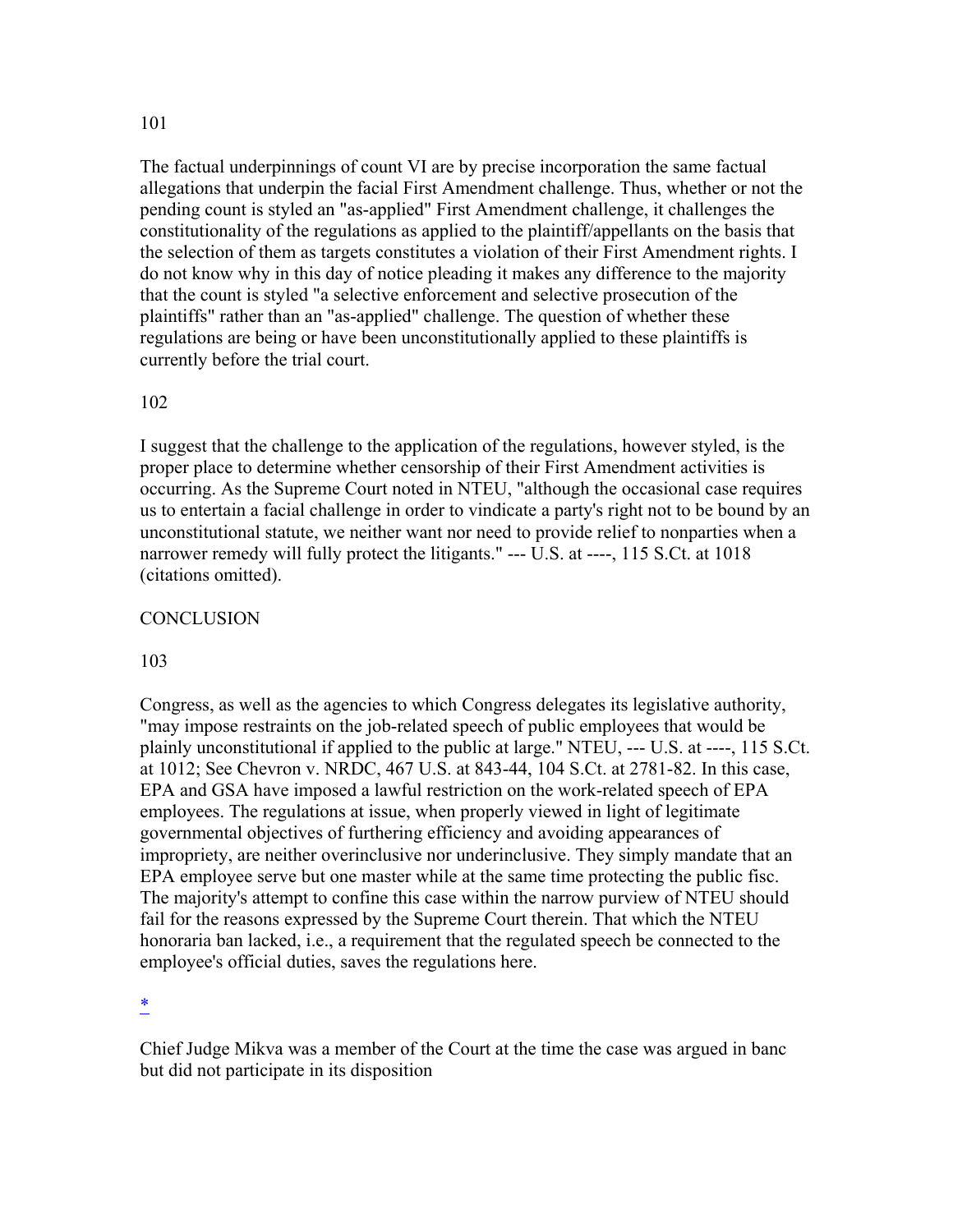## \*\*

Judge Edwards became Chief Judge prior to the issuance of the opinion

# 1

The Supreme Court has since found that this provision violates the First Amendment rights of executive branch employees, and invalidated it except as applied to senior federal executives. See NTEU, --- U.S. at ----, 115 S.Ct. 1003, 130 L.Ed.2d 964 (1995)

# 2

"Compensation" is defined to exclude "[m]eals or other incidents of attendance ... furnished as part of the event at which the teaching or speaking takes place," but is otherwise quite sweeping. It embraces "any form of consideration, remuneration, or income," including "transportation, lodgings and meals, whether provided in kind, by purchase of a ticket, by payment in advance or by reimbursement after the expense has been incurred." 5 C.F.R. Sec. 2635.807(a)(2)(iii)

## 3

The new regulations define at some length activities that "relate [ ] to the employee's official duties." Included, for example, are appearances performed as part of the employee's duties, or that address subject matter involving an ongoing policy of the agency or any matter to which the employee is assigned. Also within the scope of the regulations are activities undertaken in response to an invitation extended either "primarily because of [the employee's] official position rather than his expertise," or "by a person who has interests that may be affected substantially by performance or nonperformance of the employee's official duties."  $5$  C.F.R. Sec. 2635.807(a)(2)(i)(A-E)

# 4

Section 302 provides that the GSA, in consultation with OGE

shall prescribe by regulation the conditions under which an agency in the executive branch ... may accept payment, or authorize an employee of such agency to accept payment on the agency's behalf, from non-Federal sources for travel, subsistence, and related expenses with respect to attendance of the employee ... at any meeting or similar function relating to the official duties of the employee.

## 5

Indeed, the GSA regulations allow a non-Federal source to provide such payments for an employee's spouse as well, if the spouse's presence at the meeting is "in the interest of the agency." 41 C.F.R. Sec. 304-1.3(b)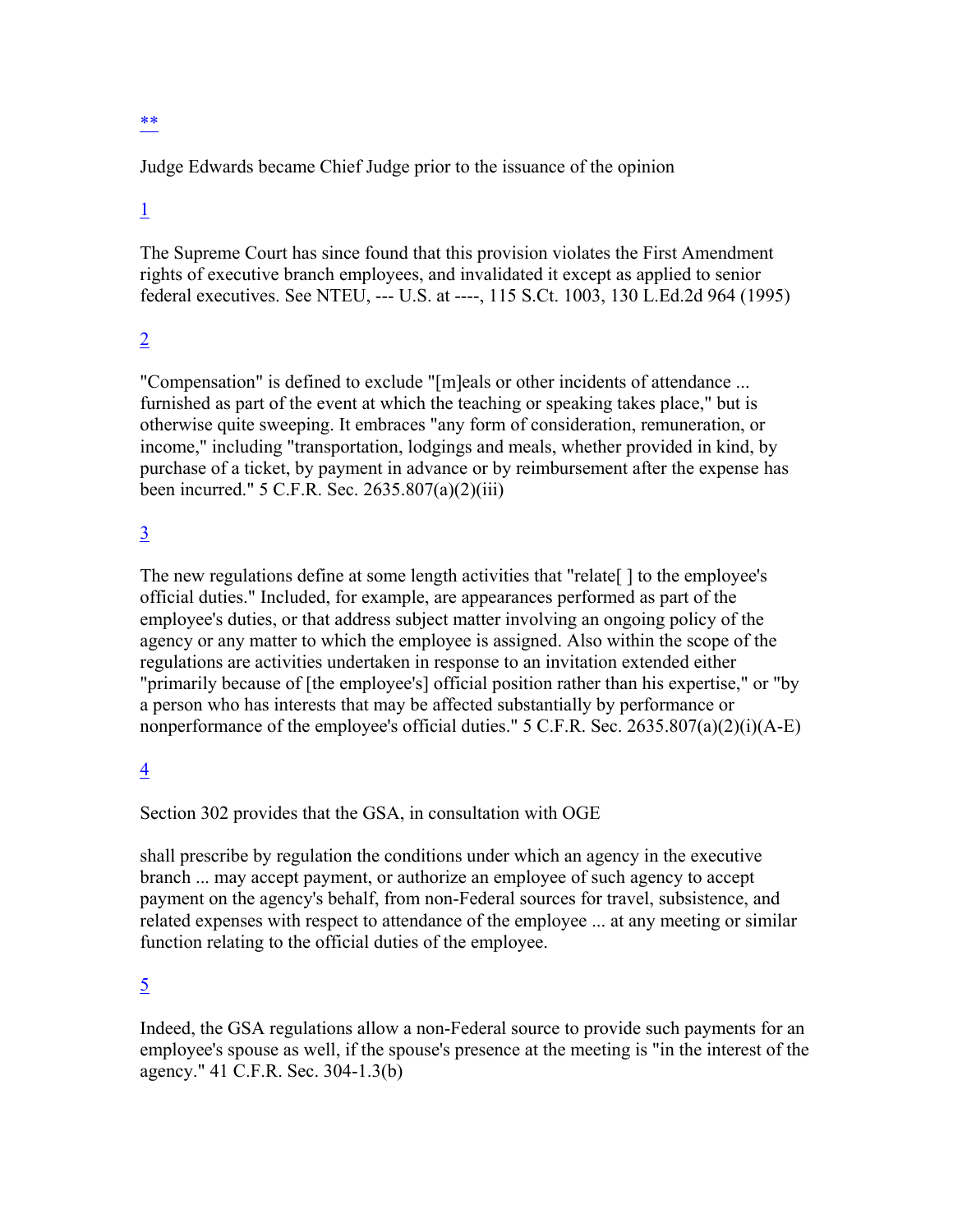## 6

This case was argued in banc February 9, 1994. By per curiam order of the in banc court- -see Sanjour v. EPA, No. 92-5123 (D.C.Cir. Apr. 28, 1994) (order to hold in abeyance)- our disposition of the case was then postponed pending the decision of the Supreme Court in United States v. National Treasury Employees Union, --- U.S. ----, ----, 115 S.Ct. 1003, 1014, 130 L.Ed.2d 964 (1995), which issued on February 22, 1995

## 7

Government counsel at oral argument explained 5 C.F.R. Sec. 2536.202(b) as "simply a kind of a warning," a "statement that the standards of conduct are something you have to pay attention to." Section 2635.807(a) then "laid out" the applicable "standards of conduct."

## 8

The dissent professes surprise that "in this day of notice pleading it makes any difference" to us how appellants' claim is characterized "in a term of art sense," and suggests that our difference of opinion with the panel majority's characterization is only a matter of "semantics." Dissent at 105. Far from it. Because the panel majority believed that appellants' challenge was technically a "facial" challenge, it imposed on appellants the "heavy burden"--developed by the Supreme Court in facial overbreadth cases--"of showing that the [challenged] regulation could never be applied in a valid manner or is so broad that it may inhibit the constitutionally protected speech of third parties." See Sanjour, 984 F.2d at 441. Our analysis therefore diverges from that of the panel majority in substantial part because we disagree with its characterization of appellants' challenge, and so with its improper allocation of that "heavy burden" to appellants

## 9

The court denied summary judgment only on Count VI, which alleged "selective enforcement and selective prosecution of the plaintiffs in violation of the laws and constitution of the United States." "Selective enforcement" is not, of course, a First Amendment cause of action; rather, as the Second Circuit has aptly observed, it lies in "a murky corner of equal protection law." LeClair v. Saunders, 627 F.2d 606, 608 (2d Cir.1980). To prevail on a claim of selective enforcement in this circuit, a plaintiff must show that he was "singled out from others similarly situated or that [his] prosecution was improperly motivated." Juluke v. Hodel, 811 F.2d 1553, 1561 (D.C.Cir.1987); see also Memorandum in Support of Defendants' Renewed Motion to Dismiss Count 6 of Plaintiffs' Amended Complaint at 5, Sanjour v. EPA, 786 F.Supp. 1033 (D.D.C.1992). The critical inquiry in such cases is thus not whether legislation is constitutional "as applied" to a particular set of facts, but rather whether the government may constitutionally "apply" the same rule to some individuals but not to others similarly situated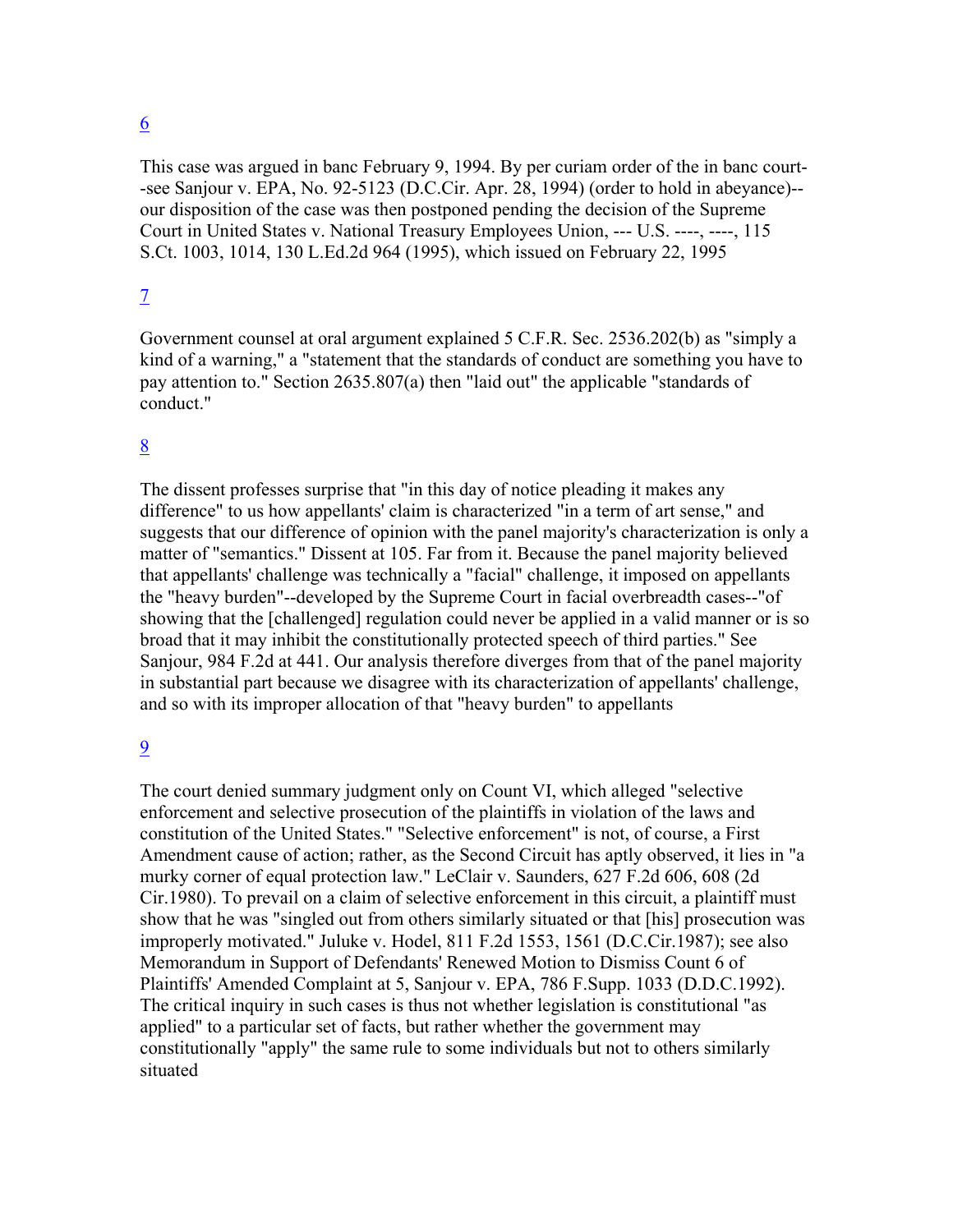Of course, a plaintiff may prevail on a "selective enforcement" claim by showing that the government's motive in selectively prosecuting him was to "prevent or paralyze [the] ... exercise of [his] constitutional rights." See United States v. Mangieri, 694 F.2d 1270, 1273 (D.C.Cir.1982). In some cases, this may involve determining whether plaintiff was in fact attempting to exercise constitutionally protected rights, including First Amendment rights. This inquiry, however, remains subordinate to the question of the government's motivation; it does not transform an equal protection "selective enforcement" claim into a First Amendment "as-applied" challenge.

We note that the panel was not the progenitor of this confusion. The district court's order denying defendants' renewed motion to dismiss Count VI and staying that claim during the pendency of this appeal stated that "plaintiffs' claim [in Count VI] that the regulation at issue is unconstitutional as applied is sufficient to survive a motion to dismiss." Sanjour v. EPA, Civ. No. 91-2750 (D.D.C. June 9, 1993). It would have been more accurate--and less confusing, given the use of "as applied" as a term of art in First Amendment law--to say that plaintiffs' claim that the government's "selective application" of the regulation was unconstitutional could not be dismissed on summary judgment.

## 10

The usual distinction between "as-applied" and "facial" challenges is that the former ask only that the reviewing court declare the challenged statute or regulation unconstitutional on the facts of the particular case; the latter, in contrast, request that the court go beyond the facts before it to consider whether, given all of the challenged provision's potential applications, the legislation creates such a risk of curtailing protected conduct as to be constitutionally unacceptable "on its face." See City Council of Los Angeles v. Taxpayers for Vincent, 466 U.S. 789, 796-98 & nn. 12-16, 104 S.Ct. 2118, 2124-25, nn. 12-16, 80 L.Ed.2d 772 (1983). The Pickering/NTEU test's requirement that the reviewing court consider the spectrum of speech suppressed in determining the constitutionality of the challenged legislation blurs this distinction

We are in this case, of course, concerned only with "facial" or "as-applied" challenges in which plaintiffs seek primarily to vindicate their own first amendment rights. We are not concerned with the exception to traditional standing requirements known as "overbreadth" doctrine, which permits parties whose own conduct is clearly unprotected to assert the rights of third parties not before the court. For seminal examples of facial challenges brought by parties seeking to vindicate their own rights, see Stromberg v. California, 283 U.S. 359, 51 S.Ct. 532, 75 L.Ed. 1117 (1931); Lovell v. Griffin, 303 U.S. 444, 58 S.Ct. 666, 82 L.Ed. 949 (1938).

## 11

For this same reason, we also reject the government's alternative formulation of the "moderate burden" argument, which claims that "while the standards of conduct may well have the periodic effect of curtailing travel, there is no reason why they should materially curtail speech, given the numerous alternative means of communication (such as